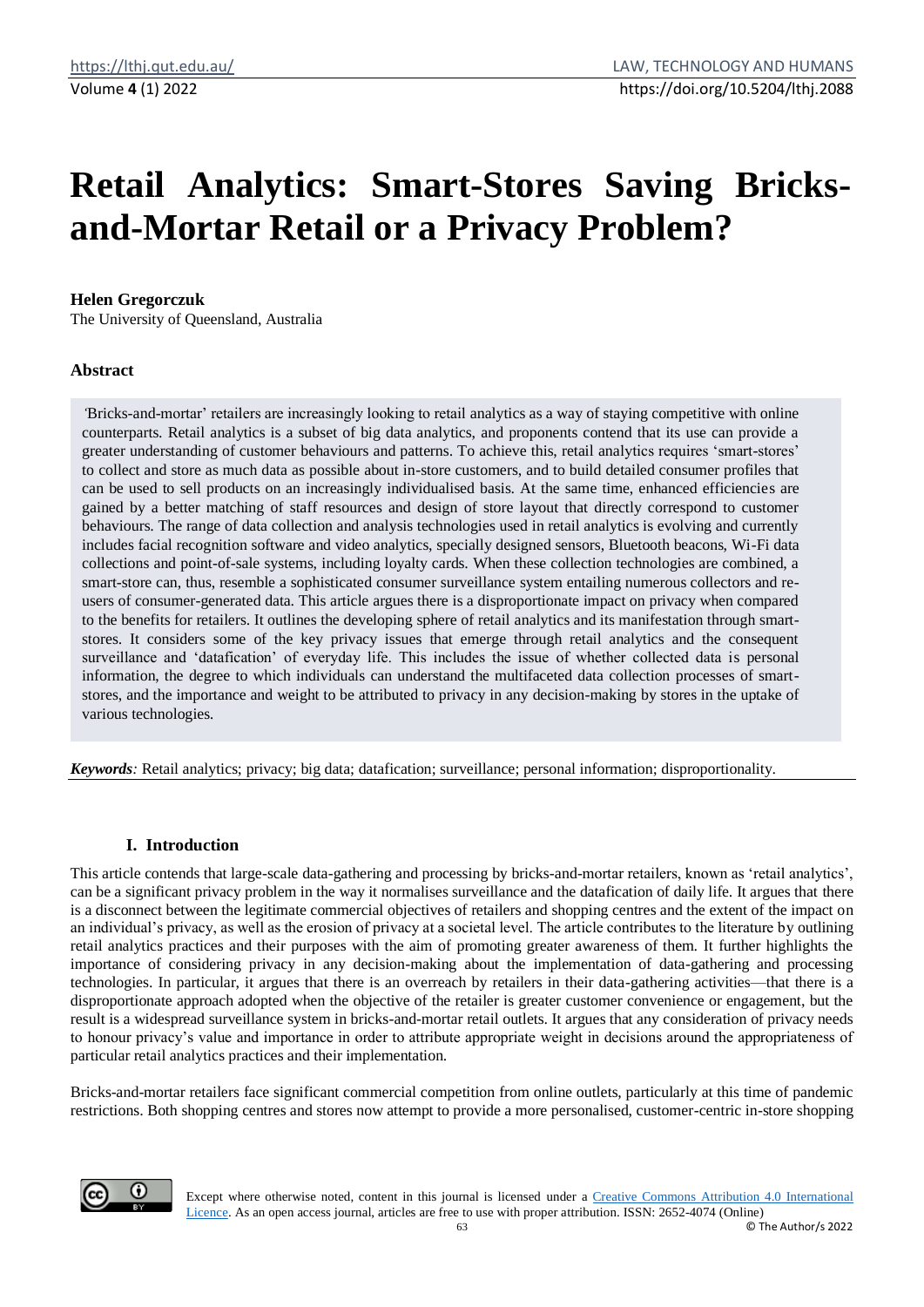experience for customers.<sup>1</sup> They are attempting to better understand customer behaviours to improve and personalise the shopping experience. In wanting to learn more about their customers, bricks-and-mortar retailers are employing store-based technologies that essentially mimic the behavioural tracking capabilities of e-commerce and, in some instances, go beyond it. While consumers may be aware of the use of cookies on websites, which allow a retailer to know how often they visit a website or webpage and what they purchase, they may be surprised to know the extent to which they may be tracked in a real-world 'smart-store' or 'smart shopping centre'.<sup>2</sup> Indeed, it has been argued that for retailers to be successful they must break down the silos of the online and bricks-and-mortar components of their business.<sup>3</sup> The extensive data collection of 'cyberspace' written about more than two decades  $ago<sup>4</sup>$  has become reality. In some instances, store mannequins have been fitted with highresolution video cameras and facial recognition technology that can be used to detect the age, gender, race and facial expressions of customers.<sup>5</sup> Customers with smartphones who log into free Wi-Fi, or just have their phone switched on, can be tracked as they move around a store or a shopping centre.<sup>6</sup> Bluetooth beacons allow retailers to contact customers in real time with targeted marketing offers but have people-tracking as a side effect.<sup>7</sup> For example, the data gathered and mined by the department store Target about a teenager's shopping habits allowed it to predict that she was pregnant before her family knew.<sup>8</sup> The days in which a customer browsing in a bricks-and-mortar mall could experience relative anonymity are fast coming to an end.

The growth of the smart-store and its data collection requirements is heralding the advent of a new analytical industry: retail analytics. 'Analytics' has been defined as the process of transforming raw data into actionable knowledge,<sup>9</sup> and typically uses statistics, algorithms, computer programming, and explanatory and predictive models to gain insights into the data<sup>10</sup> and improve decision-making.<sup>11</sup> 'Retail analytics' refers to a range of data-gathering, data-processing and analysis services utilised by retailers with the aim of making better commercial use of that data and adding value to their business.<sup>12</sup> However, to reach that goal of useful business insight, a huge amount of data collection on shopping patterns, store use and individual behaviours is required. The capacity to collect, store and analyse enormous quantities of data with tremendous speed and negligible cost is known as 'big data'.<sup>13</sup> Retail analytics is one example of big data.

This article outlines these forms of in-store data collection and the purposes of retail analytics to highlight privacy concerns. It argues that while the 'smart-store' and its dependence on retail analytics may provide a more enhanced customer experience, there are likely negative consequences from the 'datafication' of the everyday shopping experience of customers in bricks-andmortar outlets. 'Datafication' refers to the transformation of human life so that its elements can be a continual source of data.<sup>14</sup> That is, things that never used to be recorded (such as walking through a shopping centre) can now be captured, aggregated and analysed.<sup>15</sup> Datafication intensifies privacy concerns such as the normalisation of surveillance.<sup>16</sup>

Section II outlines the data collection techniques and strategies that are starting to emerge, and Section III underscores the purpose of analytical operations. Section IV outlines examples of retail analytics from Target, Amazon Go, Westfield, Cadillac Fairview and 7-Eleven, highlighting the privacy implications of datafication and the normalisation of surveillance activities, as well as the importance of privacy in any decisions about the implementation of data-gathering technologies. The case studies demonstrate the capacity of retail analytics technology for capturing data and creating systems of surveillance where people may not expect it, and that retailers' perception of their practices does not always accord with that of the public or the relevant privacy commissioner. In particular, the case studies show how a retailer's practices are in many instances disproportionate in their effects on privacy when compared to the legitimate objective of greater customer engagement, tailored marketing, or gauging customer demographics, which a retailer may be pursuing. Section V concludes by outlining the balance struck between the requirements of the *Privacy Act 1988* (Cth) and customers' privacy against the ability of bricks-and-mortar retailers to remain profitable. Under the *Privacy Act*, the obligations to treat information in accordance with the Australian Privacy

- <sup>7</sup> Max, "Nineeteen Technologies of People Track People," 6.
- <sup>8</sup> Duhigg, "How Companies Learn Your Secrets."
- <sup>9</sup> Das, Computational Business Analytics, 1.
- <sup>10</sup> Educause, "What Is Analytics?"
- <sup>11</sup> LeClaire, Business Analytics in Retail for Dummies, 3.
- <sup>12</sup> For example, see Mohanty, Big Data Imperatives.

- <sup>14</sup> Mejias, "Datafication," 1.
- <sup>15</sup> Mayer-Schönberger, Big Data, 73.
- <sup>16</sup> Strandburg, "Monitoring, Datafication, and Consent," 17.

<sup>&</sup>lt;sup>1</sup> Corrigan, "Target," 159.

<sup>&</sup>lt;sup>2</sup> Farshidi, "The New Retail Experience," 15.

<sup>&</sup>lt;sup>3</sup> Bullard, Style and Statistics, 11.

<sup>4</sup> Kang, "Information Privacy in Cyberspace Transactions," 1193.

<sup>5</sup> Shopsmart, "Retail Stores Are Spying."

<sup>6</sup> Little, "Someone to Watch Over You," 169.

<sup>&</sup>lt;sup>13</sup> Tene, "Judged by the Tin Man," 351.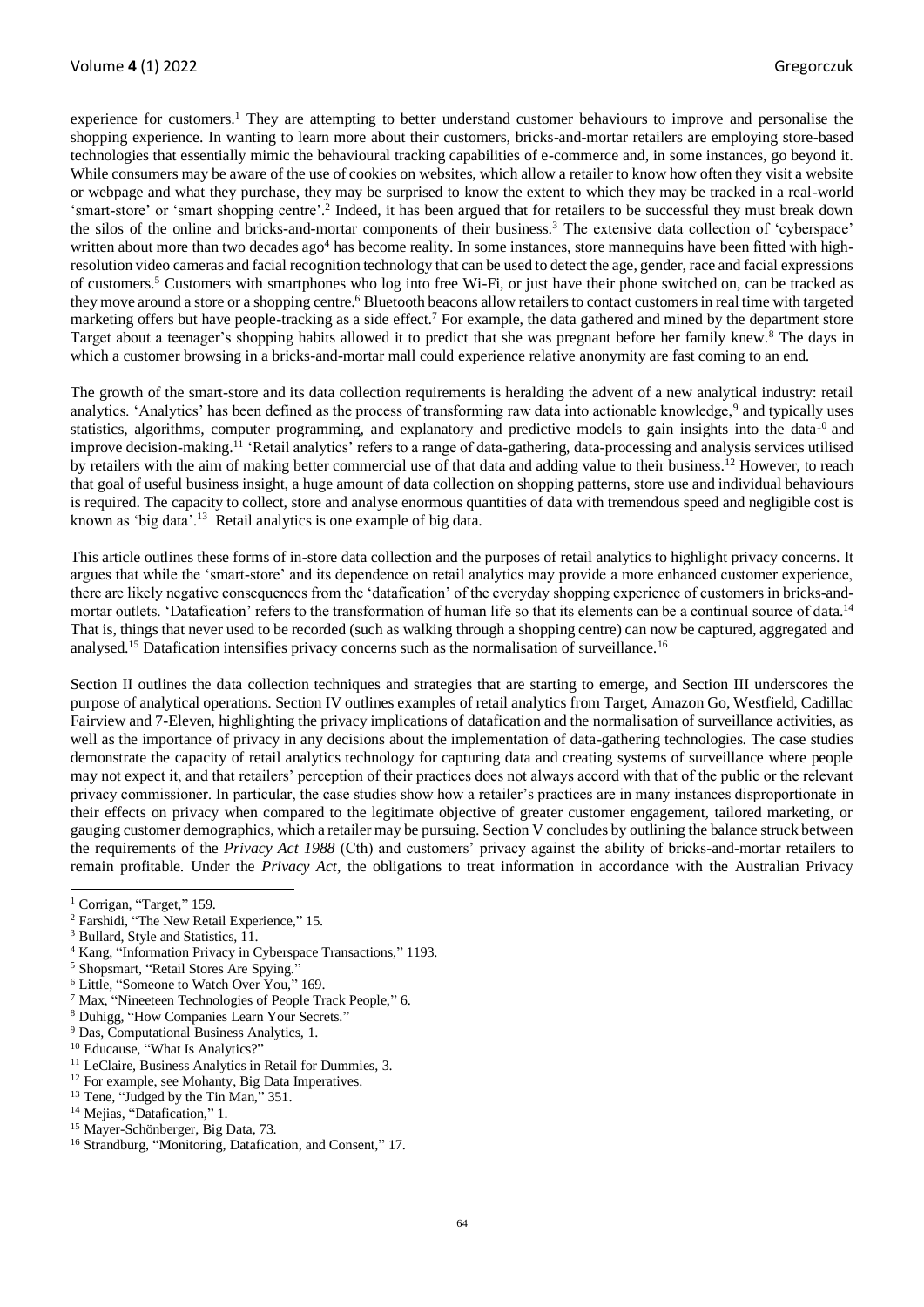Principles (APP) only arise where the information is 'personal information' as defined in the Act. The challenge in retail analytics is that collections of information are not always going to obviously be personal information in the statutory sense. The definition of personal information is context-specific and, therefore, changes over time. It is possible for a piece of data to not be personal information in one context; however, when combined with other data it may become personal information.

## **II. Data Collection Techniques, Technologies and Strategies**

Data-gathering by retailers is not new. Store loyalty cards, credit card payment information and purchase history analysis have been around for decades. However, the development of the 'smart-store'<sup>17</sup> and the large range of collection technologies and analytical techniques associated with 'big data' have taken things to another level.<sup>18</sup> Retailers are collecting data from many sources including in-store Wi-Fi, mobile phones, mobile apps, kiosks, digital signage, social media and online search engines. In some cases, the data collection is about improving store layouts and inventory management, managing security and staffing levels, and curating the right mix of brands and goods to entice the likely customer.<sup>19</sup> The data that can be captured and analysed at an aggregate and anonymous level, or is attached to products rather than people, is less concerning from a privacy perspective. However, where the data collection is focused on decision-making at the individual customer level, then different considerations apply. The shift from aggregate to individual-level data analysis, enabled by tracking technologies, is seen by marketers as highly desirable, as it allows for much more granular targeting.<sup>20</sup> Sometimes it is not clear whether the data collection is focused solely at the aggregated level or whether it could be utilised at an individual customer level. For example, a store may have the tools to do a 'shopping basket analysis' to determine its discounting strategy across the board—an aggregated analysis may reveal that 50% of customers purchase socks and underwear at the same time such that it is more profitable to only discount one of these at a time. However, if the ability is retained to drill down at an individual customer level, then offers may be targeted to particular customers based on their past purchase history, and this may trigger privacy concerns.

In the case of supermarkets, customers' every move can be tracked with devices such as radio frequency identification (RFID) tags on products or shopping trolleys, as well as a range of global positioning system (GPS) tracking-based technologies, handheld price checkers, and thermal scanners in the ceiling.<sup>21</sup> GPS relies on satellites to provide accurate latitude, longitude, altitude and time, and is accurate to between four metres and fifteen metres.<sup>22</sup> Video cameras are also sometimes fitted with facial recognition technology, which allows for the comparison of a captured image at a predetermined location to a predetermined set of definitions (a template) typically tied to customer demographics. The power of this data-gathering comes from combining technologies such as GPS and phone network triangulation and Wi-Fi to provide the most precise location information. Other examples of combinations of technologies include RFID and digital touchscreens (such as kiosks)<sup>23</sup> fitted with facial recognition cameras, and beacons using Bluetooth technology to send offers to a customer's phone.<sup>24</sup> The facial recognition cameras are sometimes used in a 'face detection' way—that is, not to identify individuals by matching them to a database of photographs but instead to group them under demographic categories such as age, gender and race.<sup>25</sup> Detailed insights into individual customers can be captured through these cameras by recognising their emotions, detecting and measuring facial expressions, and even analysing their eye movements.<sup>26</sup> Advertisements can be targeted to billboards based on the demographic information and mood of the group walking past, evident in the Westfield example discussed in Section  $IV(C).^{27}$ 

<span id="page-2-0"></span>Cameras fitted with retail analytics software facilitate 'video analytics'. The video analytics process is designed to detect, track and recognise 'objects of interest' from multiple videos while interpreting their behaviour.<sup>28</sup> An 'object' can be a face, a head, a human or a queue of people.<sup>29</sup> The behaviour can include dwelling time, attention or movement across different sections.<sup>30</sup>

<sup>28</sup> Shan, Video Analytics for Business Intelligence, vi.

<sup>&</sup>lt;sup>17</sup> A smart-store is a bricks-and-mortar retailer that utilises a range of new technologies and modern marketing concepts; see Hyunwoo, "Smart Store."

<sup>&</sup>lt;sup>18</sup> For example, see Pantano, Smart Retailing, 70.

<sup>&</sup>lt;sup>19</sup> Randhawa, "Retail Analytics," 601.

<sup>20</sup> Bradlow, "Big Data," 85.

<sup>21</sup> Cox, Retail Analytics, 17.

<sup>22</sup> Cheung, "Location Privacy," 43.

<sup>&</sup>lt;sup>23</sup> Kiosks are a secure cabinet consisting of touchscreens, a computer and a printer with a credit card reader. They can be found in airports, retail stores and malls, hotels and banks. Inman, "Shopper-Facing Retail Technology," 9.

<sup>24</sup> Ventura, "Retail in the Digital Era," 20.

<sup>&</sup>lt;sup>25</sup> Sightcorp, "Face Analysis Technologies."

<sup>26</sup> Sightcorp, "Face Analysis Technologies."

<sup>&</sup>lt;sup>27</sup> Edwards, "Smile for the Camera."

<sup>29</sup> Shan, Video Analytics for Business Intelligence, vi.

<sup>30</sup> Cazzato, "Pervasive Retail Strategy," 24.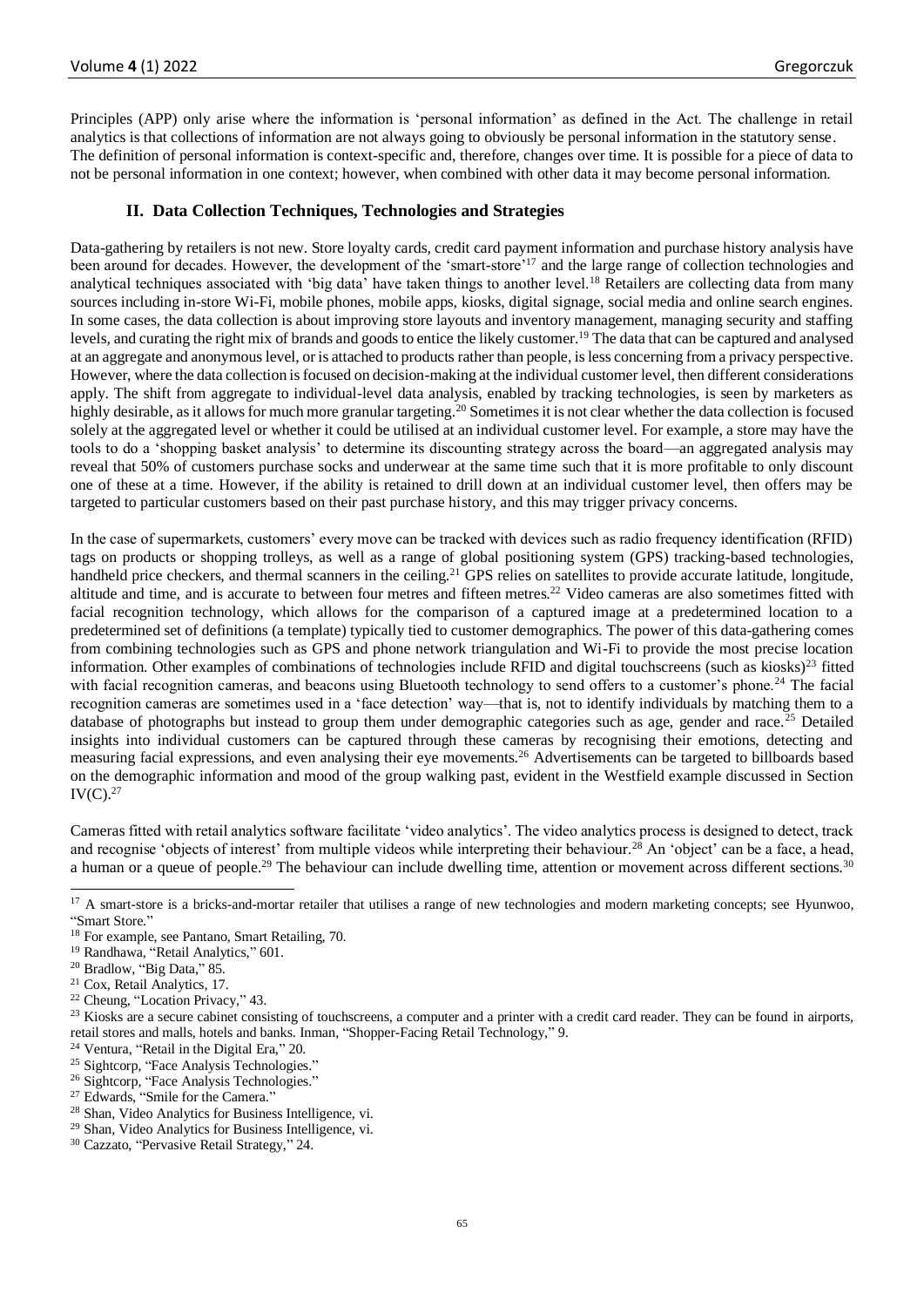The objective of video analytics is to describe the behaviour of shoppers and the effectiveness of ads, shelf space and product displays, and is generally done by calculating a range of indexes for attraction (viewing), attention (amount of time a customer spends looking at an item), relevance (how interesting) and engagement (derived from the correlation between relevance and attention).<sup>31</sup> 'Gaze tracking', which can give information about the focus of attention, $32$  underpins these indexes.

Location is a particularly rich source of data.<sup>33</sup> It has been described as one of the most sensitive forms of personal information because of the way it implicates other kinds of personal information and allows for inferences to be drawn.<sup>34</sup> In other words, it can be used to deduce many other things about an individual.<sup>35</sup> Section A explores in greater detail the techniques and technologies associated with location analytics.

## *A. Location Analytics and Customer Tracking*

Location analytics, in the context of retail, has been defined as the process or ability to gain insight from the location or geographic component of business data.<sup>36</sup> Transactional data, when laid out in a geographic information system, can result in new insights. In the context of retailers, it has been particularly used to identify historical spending habits of people from different geographical locations and to allow for targeted advertising and better product distribution.<sup>37</sup> It can be used to improve sales and store layouts with the ability to track customer movement, creating greater efficiencies in staffing and cleaning of high traffic areas.<sup>38</sup>

<span id="page-3-0"></span>Max goes further in explaining the context for location analytics in a retail setting.<sup>39</sup> She argues that the concept emerged from a combination of disciplines, notably web analytics, where offline (bricks-and-mortar) retailers have wanted to emulate the success of online retailers such as Amazon, as well as the desire for targeted marketing, which is based on the assumption that personalised promotions to customers will increase conversion (the rate at which browsing customers convert to customers who purchase something). The data largely comes from a smartphone collecting its location from a variety of wireless technologies such as GPS and mobile cell phone towers, and is sometimes referred to as 'mobile location analytics'.<sup>40</sup> In-store tracking is a prominent example of mobile location analytics. The term is often understood as referring to a range of technological solutions that integrate retail infrastructures with sensor technologies, with the aim of continuously tracking and analysing customers' activities in or near a venue.<sup>41</sup> A retailer may rely on a range of technologies including GPS, Wi-Fi, and Bluetooth beacons to this end.<sup>42</sup>

One increasingly common data collection technology being used in retail analytics is Bluetooth Low Energy (BLE) beacons, sometimes referred to as Bluetooth smart beacons. The primary objective of beacon use in retail analytics is for location tracking and targeted marketing to promote customer loyalty and impulse buying, and to increase customer spending.<sup>43</sup> Beacons allow retailers to directly contact customers and to send personalised advertisements and offers when they are in the vicinity of the store,<sup>44</sup> or even in a specific part of the store; they also allow for tracking movements, behaviours and frequency of visits.<sup>45</sup> Beacons are small radio transmitters that can be fixed throughout the retail environments or even built into displays or tablets.<sup>46</sup> The beacons send a signal that can then activate a smartphone app installed on a customer device.<sup>47</sup> BLE tracking is becoming increasingly commonplace because it is now built into Apple and Android devices without customers having to download an application; they only need to opt in to 'anonymous tracking'.<sup>48</sup>

- <sup>33</sup> Cheung, "Location Privacy," 43.
- <sup>34</sup> Michael, "Überveillance," 220.
- <sup>35</sup> Gilley, Mobile Device Tracking.
- <sup>36</sup> Max, "A Brief History of Location Analytics," 23.
- <sup>37</sup> Technopedia, "Location Analytics."
- <sup>38</sup> Cox, Retail Analytics, 21.
- <sup>39</sup> Max, "A Brief History of Location Analytics," 1.
- <sup>40</sup> Gassen, "Mobile Location Analytics," 1.
- <sup>41</sup> Gassen, "Mobile Location Analytics," [1.40](#page-3-0)
- <sup>42</sup> Gassen, "Mobile Location Analytics," 1.
- <sup>43</sup> Max, "Nineteen Technologies to Track People," 7.
- <sup>44</sup> Milesi, Navigating the New Digital Divide.
- <sup>45</sup> Tickto, "Behavioural Analytics."
- <sup>46</sup> ComQi, "Programming Your Store," 31.
- <sup>47</sup> ComQi, "Programming Your Store," 31.
- <sup>48</sup> Max, "Nineteen Technologies to Track People," 7.

<sup>&</sup>lt;sup>31</sup> Testori, "Video Analytics," 9.

<sup>32</sup> Cazzato, "Pervasive Retail Strategy," 24.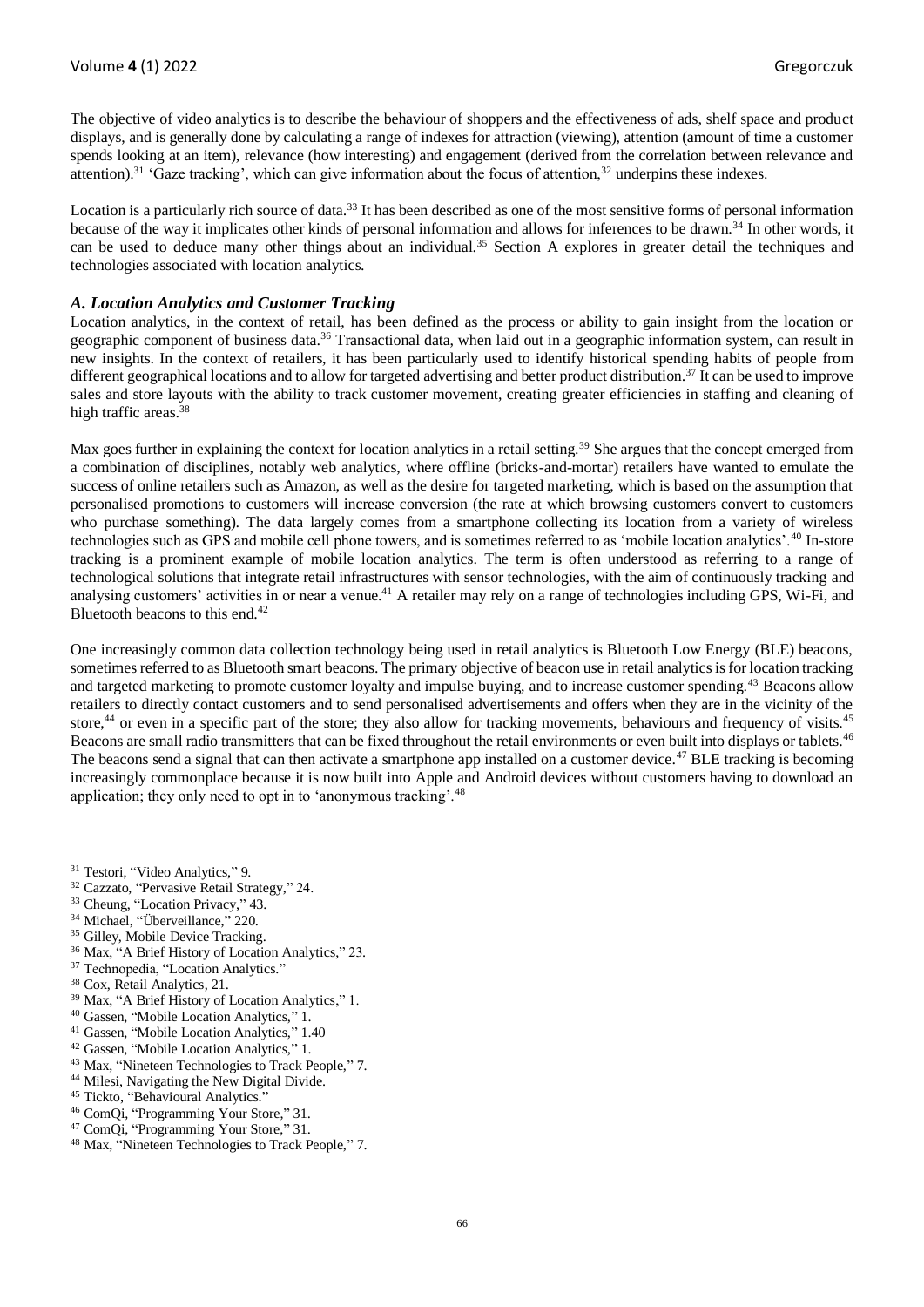Max contends that location analytics was initially used in retail for 'people counting'.<sup>49</sup> However, retailers soon realised that location analytics could be used not only for the generation of in-store population statistics, but also for tracking individual customer behaviours. As such, location analytics could provide insight on population-based sales conversion rates, but it could also be used to generate data on how to increase this rate.<sup>50</sup> Even at this early stage, the original locational solutions to track customer behaviours in a store were a blend of laser, thermal and video technologies.<sup>51</sup>

Thus, locational tracking techniques have developed into 'people-tracking technologies' that seek to capture customer and employee activities in the physical store and allow retailers to better understand traffic patterns, manage queues and demand, measure sales conversion and empower marketing.

# *B. Wi-Fi Location Analytics*

It is now increasingly common practice for retailers and shopping centres to offer free Wi-Fi to customers as part of the customer tracking exercise. Wi-Fi is the technology standard for exchanging data over a wireless local area network.<sup>52</sup> Wi-Fi-enabled devices continually send 'probe requests' to find networks to join within range.<sup>53</sup> The probe requests and responses contain an identifier known as the media access control (MAC) address unique to the device, and this identifies devices in a network.<sup>54</sup> The MAC address is assigned by a manufacturer to a Wi-Fi-enabled device and is visible in communications between devices irrespective of whether the wireless connection is encrypted.<sup>55</sup> This means that a retailer can utilise wireless technologies and infrastructures to collect probe requests, then extract the MAC address and link it to a specific location.<sup>56</sup> It becomes possible to track customers by monitoring the signal strength received by the Wi-Fi access point, which can then be used to estimate the distance of the device from the access point.<sup>57</sup> The technology functions well indoors and is used more widely than GPS, despite not being as accurate as GPS.<sup>58</sup> Moreover, if the device is within the range of several access points, then this further increases the accuracy with which a retailer can pinpoint the device's location. Monitoring of the device location can occur over time, thus, building a profile of a customer's behaviour. This occurs even if the device is not connected to Wi-Fi, as it is sufficient for the device's Wi-Fi feature to be turned on.<sup>59</sup>

Thus, Wi-Fi is a people-tracking technology that is ideal for capturing unstructured movement in large venues.<sup>60</sup> This is becoming increasingly important because Wi-Fi sensors can monitor radio waves from smartphones and can cover a range of approximately  $10,000$  square metres.<sup>61</sup> The technology can in this way be used to track customer behaviour over a relatively broad location through the combination of different Wi-Fi access points, both in-store and out. For example, journalists visited a Canberra shopping centre, utilised the free Wi-Fi and then requested the collected data. The data revealed which websites they had visited on their iPhones as well as where the phone had been and noted details of what section of the centre the device was in, for how long and on what floor.<sup>62</sup>

# **III. The Purpose of Analytical Operations**

Since the technologies are evolving, collection strategies are likely to develop considerably over the short and medium terms. It is appropriate to consider the purpose of these analytical operations at a more general level. The main function of retail analytics is personalisation. There are three categories of practices overlapping to some extent, but can be identified as:

- personalisation and targeted ads to enhance in-store customer experience and to increase sales and loyalty
- audience measurement information and demographics to improve the efficient use of store resources and to facilitate personalisation
- profiling interests and behaviours to facilitate a more personalised customer service.

<sup>58</sup> Cheung, "Location Privacy," 44.

<sup>49</sup> Max, "A Brief History of Location Analytics," 23.

<sup>50</sup> Max, "A Brief History of Location Analytics," 2.

<sup>&</sup>lt;sup>51</sup> Max, "A Brief History of Location Analytics."

<sup>52</sup> Max, "Nineteen Technologies to Track People," 7.

<sup>53</sup> Information Commissioner's Office, "Wi-Fi Location Analytics," 3.

<sup>54</sup> Though the MAC address can be altered. See Information Commissioner's Office, "Wi-Fi Location Analytics," 3.

<sup>55</sup> Burdon, "Google Street View," 702.

<sup>56</sup> Cheung, "Location Privacy," 44.

<sup>57</sup> Cheung, "Location Privacy," 44.

<sup>59</sup> Information Commissioner's Office, "Wi-Fi Location Analytics," 4.

<sup>60</sup> Max, "Nineteen Technologies to Track People," 6.

<sup>61</sup> Max, "Nineteen Technologies to Track People," 6.

<sup>62</sup> O'Mallon, "Westfield Is Watching."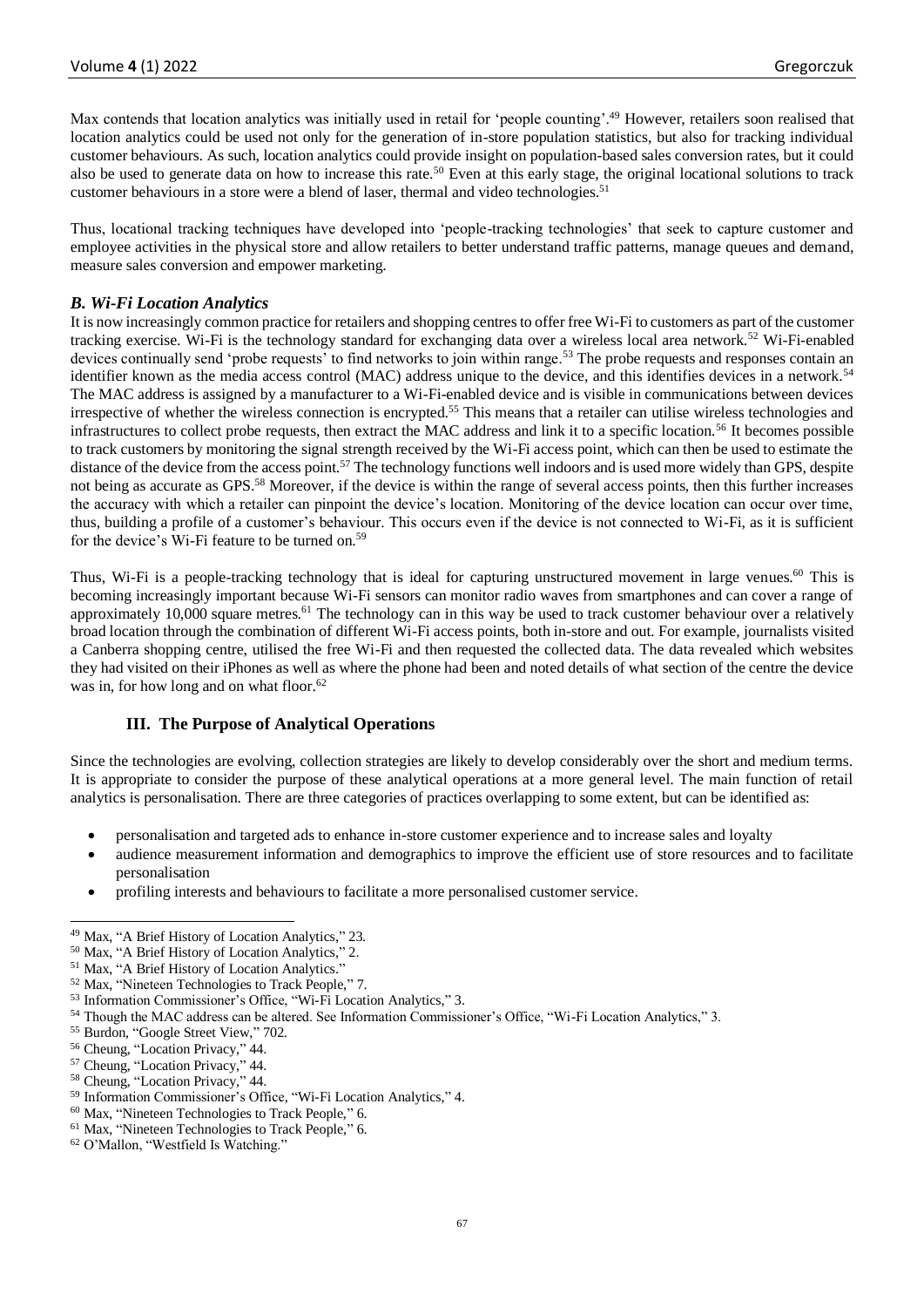The different types of analytical function that are starting to emerge from smart-stores provide insight into the development of dense and multiple data collection networks. The analytical function of the smart-store is predicated on omnibus-style data collection to fulfil the main purpose of the analytical exercise: personalisation. This section outlines key facets of personalisation, and, in doing so, examines how proponents of retail analytics justify the collection of data for a more enhanced and personalised customer experience. This is achieved in three ways: targeted marketing to customers, increasing audience measurement, and enhanced customer profiling.

## *A. Targeted Marketing*

Personalisation in the form of targeted marketing is one of the ultimate drivers for retail analytics. The logic seems to be that customers are more likely to buy a product or service if it is relevant to them; to know this, retailers must collect as much data as possible to build a clear picture (profile) of their customers.<sup>63</sup> According to EKN, retailers are using analytics to gain a deeper understanding of their customers' behaviours, needs and preferences to build a more personal relationship. This greater knowledge of customers is supposed to improve marketing effectiveness by micro-targeting, which ultimately leads to offers that increase the likelihood of a purchase.<sup>64</sup> Similarly, Gassen and Fhom describe the motivation for retail analytics as better understanding customers' shopping patterns, which, in turn, leads to improved customer engagement and marketing, optimised product placement and the ability to run targeted campaigns towards user groups who share similar profiles.<sup>65</sup>

## *B. Audience Measurement Information and Demographics*

While targeted marketing can focus on individual customers, it is becoming increasingly common for retailers to now target broader population demographics. A customer's physical characteristics, such as their height, weight, gender, and skin and clothing colour—sometimes referred to as 'soft biometrics'<sup>66</sup>—are captured by video cameras fitted with facial recognition and video analytics technology. These 'soft biometrics' can be used to describe the essential characteristics of an individual without (it is argued) uniquely identifying them.<sup>67</sup> The technology has evolved to the point at which a person's emotional state and eye movement can be collected.<sup>68</sup>

In some instances, the cameras are concealed within mannequins.<sup>69</sup> Mogg argues that while stores generally have security cameras that could be fitted with the facial recognition technology, the advantage of having it within the mannequins is that it improves the accuracy of the data, given the close proximity of the camera to individual customers.<sup>70</sup> In addition to picking up these demographic details, the cameras are also able to register how long someone is looking at an item, $71$  and it is possible that the mannequins may be fitted with microphones to pick up customers' conversations about the products displayed.<sup>72</sup>

#### *C. Profiling Interests and Behaviours*

As outlined, retailers are investing in more resources to better target both individuals and broader populations of customers. Indeed, this means that the interests and behaviours of customers can be profiled to a significantly greater depth than previously. Hildebrandt defines profiling as the process of knowledge discovery in databases by means of pattern recognition.<sup>73</sup> The patterns emerge from data-mining, and after interpretation and testing, they can be used for predicting the behaviour of the subjects being profiled<sup>74</sup> or for predicting preferences and attitudes.<sup>75</sup>

In the context of retail analytics, behavioural advertisers use customer profiling for direct marketing purposes.<sup>76</sup> Advances in tracking technologies have enabled advertisers to construct personal profiles to target customers individually, thus, creating more relevant advertising and efficient advertising spending.<sup>77</sup> However, this can give rise to some significant privacy concerns. King and Jessen identify a range of privacy concerns with profiling, including interference with customers' rights to adequate

<sup>63</sup> Cox, Retail Analytics, 29.

<sup>64</sup> EKN, The Future of Retail Analytics.

<sup>65</sup> Gassen, "Mobile Location Analytics," 1.

<sup>66</sup> Shan, Video Analytics for Business Intelligence[,28](#page-2-0) vii.

<sup>67</sup> Denman, "Identifying Customer Behaviour," 199.

<sup>68</sup> Cazzato, "Pervasive Retail Strategy," 23; Farinella, "Face Re-Identification," 41.

<sup>69</sup> ShopSmart, "Retail Stores Are Spying."

<sup>70</sup> Mogg, "It's No Dummy."

<sup>71</sup> ShopSmart, "Retail Stores Are Spying."

<sup>72</sup> Roberts, "Bionic Mannequins."

<sup>73</sup> Hildebrandt, "Who is Profiling Who?" 241.

<sup>74</sup> Hildebrandt, "Who is Profiling Who?" 241.

<sup>75</sup> King, "Profiling the Mobile Customer," 456.

<sup>76</sup> King, "Profiling the Mobile Customer," 456.

<sup>77</sup> King, "Profiling the Mobile Customer," 457.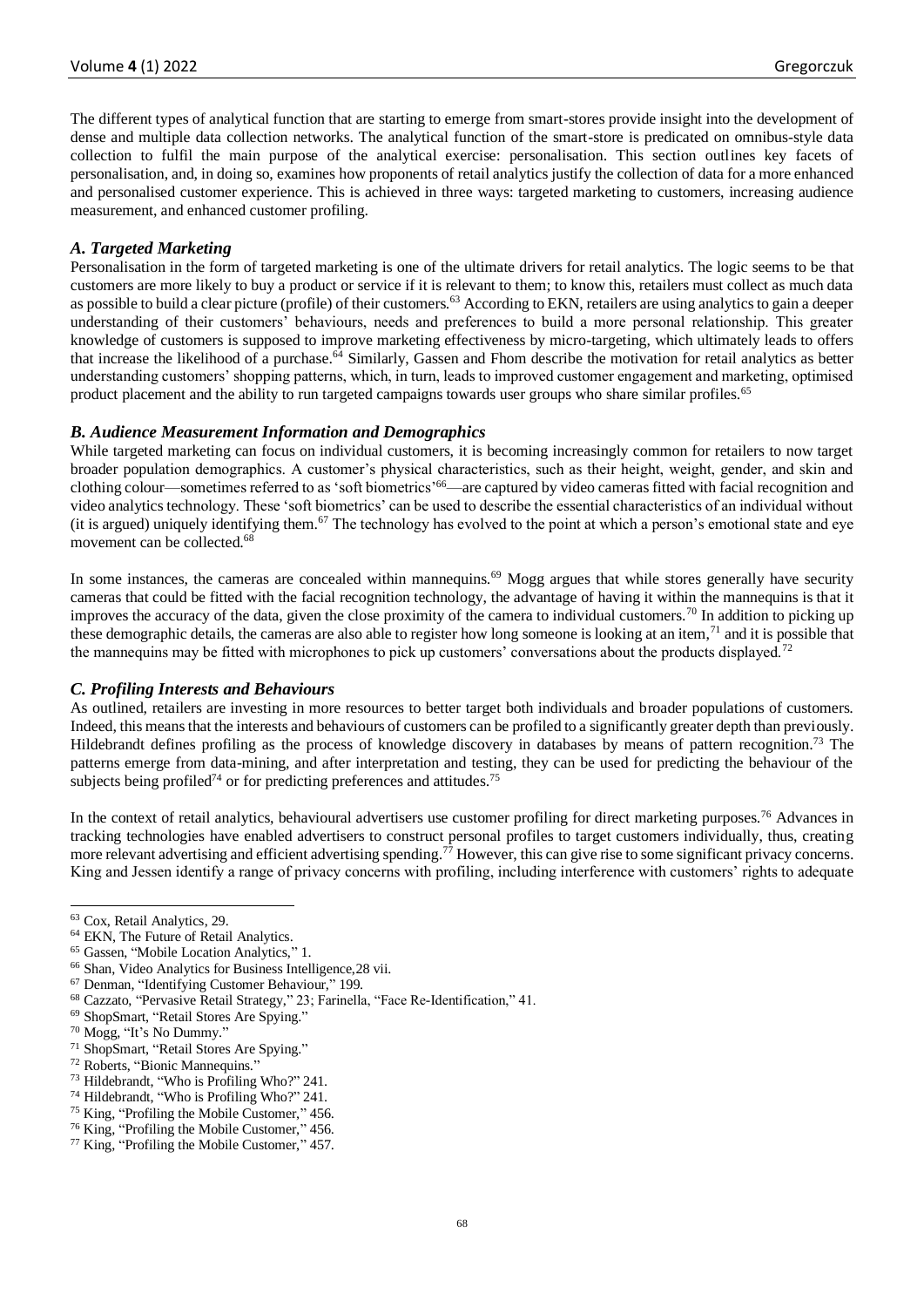notice of the collection of their personal information and pervasive and non-transparent commercial observation of consumer behaviour, as well as the increased generation of unwanted marketing material.<sup>78</sup> In fact, unauthorised creation of consumer profiles was one of the fastest growing consumer complaint categories in the United States, rising by 193% from 2007 to 2008.<sup>79</sup>

#### **IV. Privacy Concerns: Datafication and Normalising Surveillance**

The privacy concerns arising from customer profiling are not specific to one technological development, but are instead representative of a wider concern: datafication and the normalisation of surveillance practices through everyday automation. Under the *Privacy Act*, smart-store retailers subject to the legislation<sup>80</sup> must comply with the APP in the collection, handling and processing of personal information. Personal information is defined as:

information or an opinion about an identified individual, or an individual who is reasonably identifiable:

- (a) whether the information or opinion is true or not; and
- (b) whether the information or opinion is recorded in a material form or not.<sup>81</sup>

The challenge is that many of the retail analytics practices may not on their face necessarily be characterised as being 'about' an identified individual or even 'about' an individual who is 'reasonably identifiable' under the current terms of the Act. Whether or not metadata generated by a mobile device in the hands of retailers is personal information in Australia is a grey area.<sup>82</sup> Whether or not cameras that are used for face detection (cf. facial recognition) are making an individual reasonably identifiable is also questionable. This means that retailers may not necessarily consider that what they are doing falls under the protections in the *Privacy Act* and, therefore, remains largely unregulated. The *Privacy Act* and the definition of personal information were under review by the Australian Government in 2020 and 2021. While the definition of personal information is intended to be expansive,<sup>83</sup> the Australian Attorney-General's Department describes 'it is somewhat unclear in its application to technical information'.<sup>84</sup> The review is not expected to be finalised until later in 2022; however, an amendment to the definition of personal information to make clear the *Privacy Act*'s application to technical information may address concerns about how data is collected across the digital economy.<sup>85</sup>

Even where a retailer's collection practices are clearly for 'personal information', it is questionable whether those collection practices will meet the requirements in the APP. For example, collecting personal information is accepted only where it is reasonably necessary for a retailer's functions (APP 3.2); by fair and lawful means (APP 3.5); with the individual's consent where the information is also 'sensitive information' (APP 3.3), and with reasonable notification of the collection practices (APP 5); and where managing the information is done in a transparent manner in line with a published privacy policy (APP 1). The case studies outlined in Sections A–E illustrate these points.

A key effect of the extended use of retail analytics is that bricks-and-mortar stores are essentially emulating the data-gathering and customer surveillance abilities of online retailers. Turow et al. argue that physical bricks-and-mortar retailers are playing catch-up with their online counterparts in their ability to provide 'individualised relevance'.<sup>86</sup> They define this as presenting the shopper with products that reflect that person's interests, encourage the person to investigate the products on-site, and that offer goods at personalised prices that reflect the person's comfort zone. In fact, much of the existing literature on retail analytics extols the positive virtues of personalisation for retailers through targeted marketing as a means to increase sales.<sup>87</sup> Turow et al. offer a different perspective in that they contend that this individualised relevance comes at the rarely detected cost of continual surveillance.<sup>88</sup>

Similar sentiments are found in other works regarding the wider context of surveillance activities. For example, Michael and Clarke refer to the emergence of 'dataveillance' through the widespread storage of personal data on computers through the

<sup>78</sup> King, "Profiling the Mobile Customer," 459.

<sup>79</sup> King, "Profiling the Mobile Customer," 458.

<sup>80</sup> Most retailers will be subject to the legislation, provided they are not small businesses (i.e., have a turnover above AUD\$3 million). See section 6D of the *Privacy Act 1988*.

<sup>81</sup> *Privacy Act 1988* (Cth) s 6.

<sup>82</sup> *Privacy Commissioner v Telstra* (2017) 249 FCR 24. However, note the clarification provided by the *Telecommunications (Interception and Access) Act 1979* (Cth) s 187 for telcos.

<sup>83</sup> Explanatory Memorandum, *Privacy Bill 1988* (Cth), 11.

<sup>84</sup> Attorney-General's Department, Privacy Act Review, 21.

<sup>85</sup> Attorney-General's Department, Privacy Act Review, 21.

<sup>86</sup> Turow, "Data Mining," 472.

<sup>87</sup> For example, Huang, "A Unified Framework."

<sup>88</sup> Turow, "Data Mining," 471.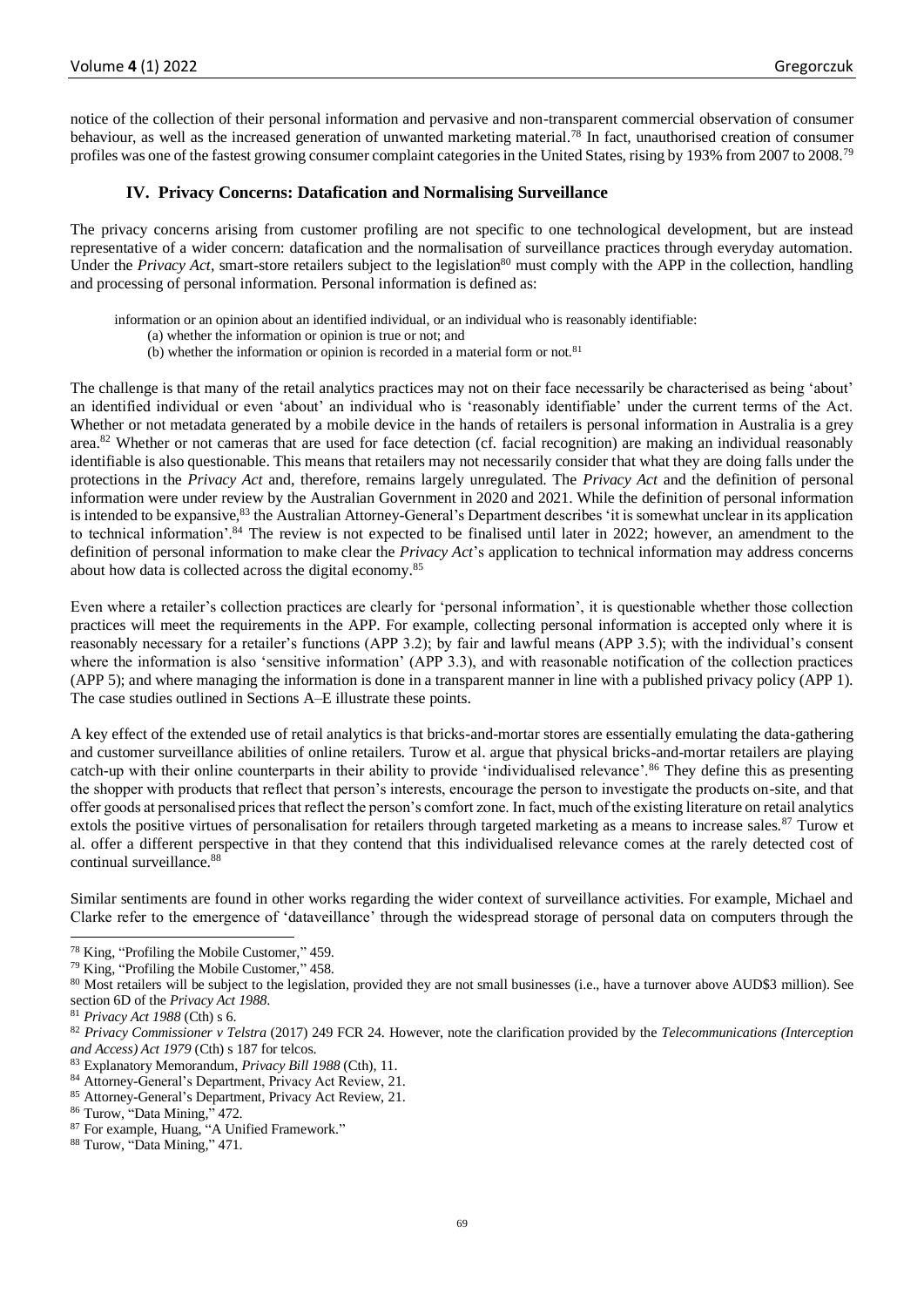1970s and 1980s. They contend that monitoring people through their digital personae is much more economical than physical observation and, hence, it has become more widespread.<sup>89</sup>

They also refer to the concept of 'überveillance' as the sum total of point in time, predictive, real-time and retrospective types of surveillance, and the deliberate integration of an individual's personal information for the continuous tracking and monitoring of identity and location in real time.<sup>90</sup> This can be contrasted with 'locational privacy', which can be defined as an individual's expectation that when they are moving in a public space in normal circumstances, their location is not being systematically and secretly recorded for later use.<sup>91</sup> The tension between überveillance and location privacy is that information arising at different times, and from different forms of surveillance, can be combined to offer a more complete picture of a person's activities, and to enable more inferences to be drawn, or suspicions generated.<sup>92</sup> This combining of information can be thought of as 'datafication'. Beyond digitisation, datafication puts information into a quantified format so that it can be tabulated and analysed.<sup>93</sup> Datafication allows for more sophisticated information analysis and facilitates analyses across large data sets.<sup>94</sup> It seems to be driven by the desire to turn 'human behaviour … into an analysable form',<sup>95</sup> and has led to 'the wider transformation of human life so that its elements can be a continual source of data'.<sup>96</sup>

Referring back to retail analytics, Turow's et al. focus on how understanding the retail industry's strategies for organising and 'naturalising' information-gathering about customers is important. Bricks-and-mortar retailers in trying to remain competitive are normalising information-gathering about their customers to the extent that they are becoming 'cultural routines'.<sup>97</sup> The period of the mid-1980s through to the 2010s is referred to as a 'great data transition', with customers no longer viewed through a broad demographic lens but as individuals giving off streams of data often in real time.<sup>98</sup> The development of the internet and the success of online sales of books and music are seen as decimating their real-world counterparts.<sup>99</sup> Bricks-and-mortar retailers' perception was that their long-term survival depended on migrating to the digital world themselves, embracing the tracking potential of new technologies and the 'actuarial' potential of the data collected.<sup>100</sup> These retailers are seeking to find an optimum 'loyalty and analytics' combination, describing this as the need to integrate data mining and surveillance into their sales areas.<sup>101</sup> The requirement is to mimic the online sites' ability to follow people around and tailor offers to them, which will generate repeat business.

This constant wide-scale data-gathering becoming entrenched in 'real-world' smart-stores, and the consequent surveillance and datafication in which it results, do not sit comfortably with privacy. Such erosion of privacy through immense data-gathering and processing capacity in the most ordinary of everyday environments (shopping centres) runs the risk of becoming entrenched as a cultural norm. The loss of privacy in this incremental way should be acknowledged so that privacy may be given its proper weight in decisions about how data-gathering and processing technology is utilised.

Giving privacy its proper weight requires some articulation of its meaning and value. Although privacy is widely considered notoriously difficult to define,<sup>102</sup> its value is generally understood in terms of 'promoting personal dignity and autonomy in ways that are important for individual personality, healthy civic discourse, and democratic governance'.<sup>103</sup> Where privacy is lost, it has been said that much else is lost, due to privacy's centrality to the whole structure of human interaction.<sup>104</sup> In the context of retail analytics, the most relevant privacy interests can be summarised as freedom from surveillance and manipulation, and the 'right to be let alone' and to be protected from the unreasonable intrusiveness of others.<sup>105</sup> The 'right to be let alone' suggests a sphere in which it is possible to be anonymous and unobserved,<sup>106</sup> an objective that is increasingly

- <sup>91</sup> Blumberg, On Locational Privacy.
- <sup>92</sup> Michael, "Überveillance," 219.
- 93 Mayer-Schönberger, Big Data, 78.
- <sup>94</sup> Mai, "Big Data Privacy," 193.
- <sup>95</sup> Mayer-Schönberger, Big Data, 93–94.
- <sup>96</sup> Mejias, "Datafication," 2.
- <sup>97</sup> Turow, "Data Mining," 465.
- <sup>98</sup> Turow, "Data Mining," 468.
- <sup>99</sup> Turow, "Data Mining," 469.

<sup>101</sup> Turow, "Data Mining," 469.

- <sup>103</sup> Spencer, "Privacy and Predictive Analytics," 638.
- <sup>104</sup> Simmel, "Isolated Freedom," 71.
- <sup>105</sup> For example, Wacks, Privacy, 38.

<sup>89</sup> Michael, "Überveillance," 218.

<sup>90</sup> Michael, "Überveillance," 220.

<sup>&</sup>lt;sup>100</sup> Turow, "Data Mining," 469.

<sup>102</sup> For example, Lindsay, "Conceptual Basis of Privacy," 135.

<sup>106</sup> Karyda, "Privacy and Fair Information Practices," 195.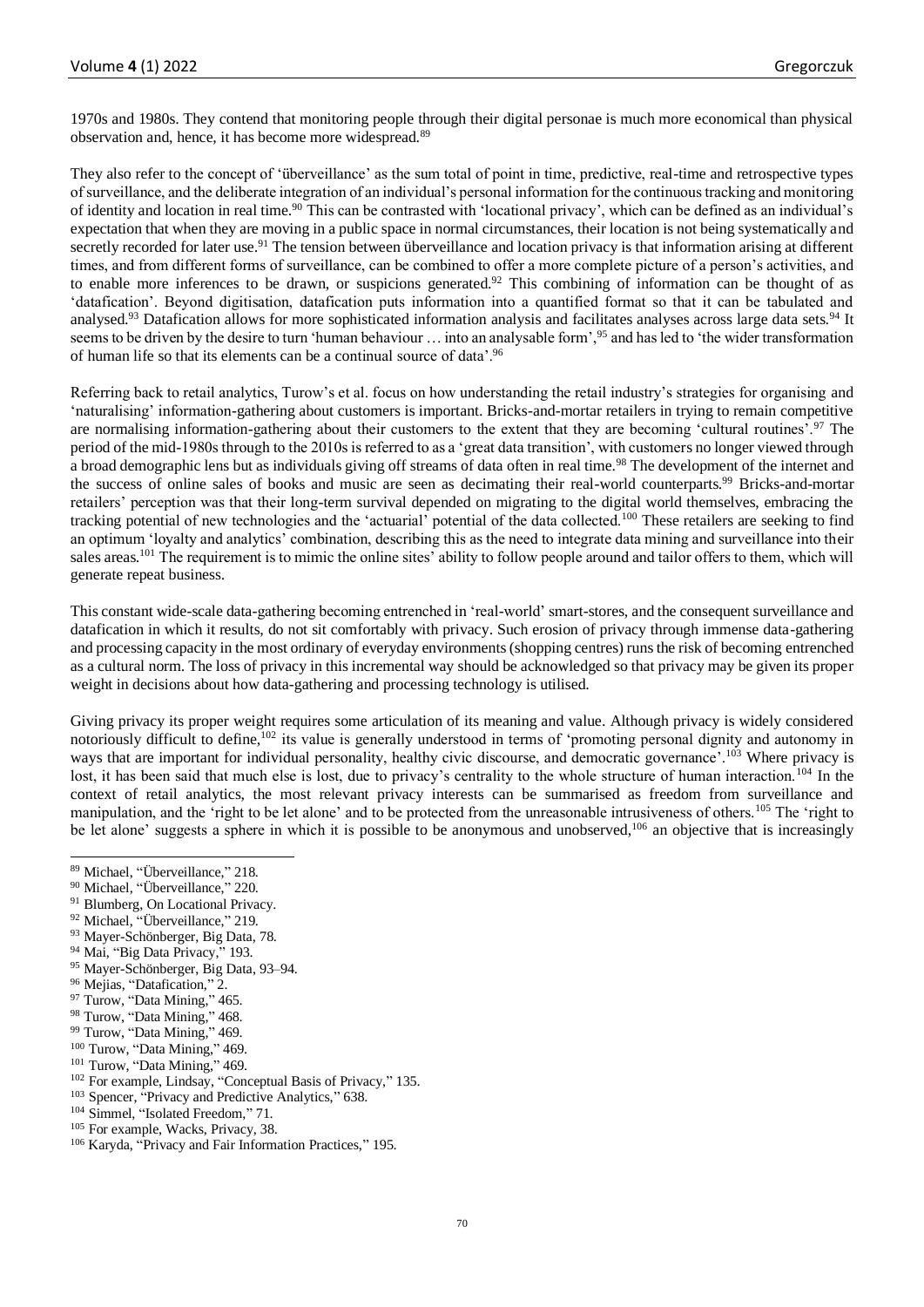difficult to achieve in a world where retail analytics and big data collection methods are used. Despite this, there is arguably the expectation of individuals in public places still seeking and finding freedom from identification and surveillance.<sup>107</sup> Being free from certain kinds of intrusion is at the core of privacy, and this is understood through social and legal norms that specify 'when, where, and in what ways we may and may not be observed, listened to, questioned, and in other ways kept track of'.<sup>108</sup> Those legal norms may be found in information privacy legislation such as the *Privacy Act*. The real objective of information privacy regulation has been described as protecting individuals against unjustified interferences in their private life by protecting them against unjustified collection, storage, use and dissemination of their personal information.<sup>109</sup> The question becomes whether smart-store retailers' data-gathering and processing is justified. It could arguably be viewed as manipulation with the enhanced ability to not only target consumer preferences, but also exploit individual vulnerabilities.<sup>110</sup>

The following case studies illustrate actual examples of retailers' data-gathering practices and highlight some of the privacy implications from those practices. They demonstrate that the extensive data-gathering and processing practices of retailers while potentially offering useful insights for stores, or convenience for customers—come at a disproportionate cost to individual privacy through unnecessary surveillance and datafication.

## *A. Case Study 1: Target*

The department store Target's data analytics system rose to prominence when it was revealed in a 2012 *New York Times* article that it was able to predict that a young woman was pregnant before her family knew.<sup>111</sup> The woman's father had gone to the store to complain about Target sending his teenage daughter discount vouchers for maternity items, but, as it transpired, Target were indeed correct that she was pregnant.<sup>112</sup>

Target had collected data about the young woman's purchase history for twenty-five unique products, which were analysed together, producing a 'pregnancy prediction' score.<sup>113</sup> The analysis included comparison of the purchase history of customers who had joined its baby registry with its wider customer database.<sup>114</sup> The young woman in this case had not joined the baby registry, but because her purchases were similar enough to customers' in the registry, Target was able to infer that she was pregnant.<sup>115</sup> Indeed, Target had perfected the technique to the extent that they were able to know what customers bought at different stages of the pregnancy, and to target the personalised offers more precisely.<sup>116</sup>

The example is striking for several reasons. In particular, it reveals how the decisions of others (those joining the baby registry) affect the privacy of individuals (who have not joined the baby registry or volunteered their information). Barocas and Nissenbaum suggest that only 20% of a particular population needs to disclose that they possess a certain attribute for an adversary to then identify all the other members in the population who also have this attribute.<sup>117</sup> As such, it implies that the value of the consent of the other 80% of that population is significantly weakened.<sup>118</sup> The choices of the individual about their information will not be determinative.

The other striking aspect of this example is that Target capitalised on marketing research, which shows that when someone is going through a significant life event (such as the birth of a child) they are more susceptible to marketing offers.<sup>119</sup> Target marketing staff apparently stated that 'new parents are a retailer's holy grail', and that if they could identify and target women in their second trimester (which is when most expectant mothers begin buying items such as maternity clothing and vitamins), this would increase their chances of securing them as long term-customers.<sup>120</sup> Marketing staff were also able to demonstrate that when a child is born, the parents are so exhausted and overwhelmed that whoever they are shopping with at the time is likely who they will stay with over many years, and not just for maternity items but also other goods.<sup>121</sup>

- <sup>116</sup> Duhigg, "How Companies Learn Your Secrets," 8.
- <sup>117</sup> Barocas, "Big Data's End," 62.

<sup>107</sup> Westin, Privacy and Freedom, 34.

<sup>&</sup>lt;sup>108</sup> Scanlon, "Thomson on Privacy," 315.

<sup>109</sup> De Hert, "Data Protection," 4.

<sup>110</sup> Manwaring, "Digital Consumer Manipulation," 142.

<sup>&</sup>lt;sup>111</sup> Duhigg, "How Companies Learn Your Secrets."

<sup>&</sup>lt;sup>112</sup> Corrigan, "Target," 159.

<sup>113</sup> Mai, "Big Data Privacy," 192.

<sup>114</sup> Barocas, "Big Data's End," 44.

<sup>115</sup> Barocas, "Big Data's End," 44.

<sup>118</sup> Barocas, "Big Data's End," 62.

<sup>&</sup>lt;sup>119</sup> Duhigg, "How Companies Learn Your Secrets."

<sup>&</sup>lt;sup>120</sup> Duhigg, "How Companies Learn Your Secrets."

<sup>&</sup>lt;sup>121</sup> Duhigg, "How Companies Learn Your Secrets."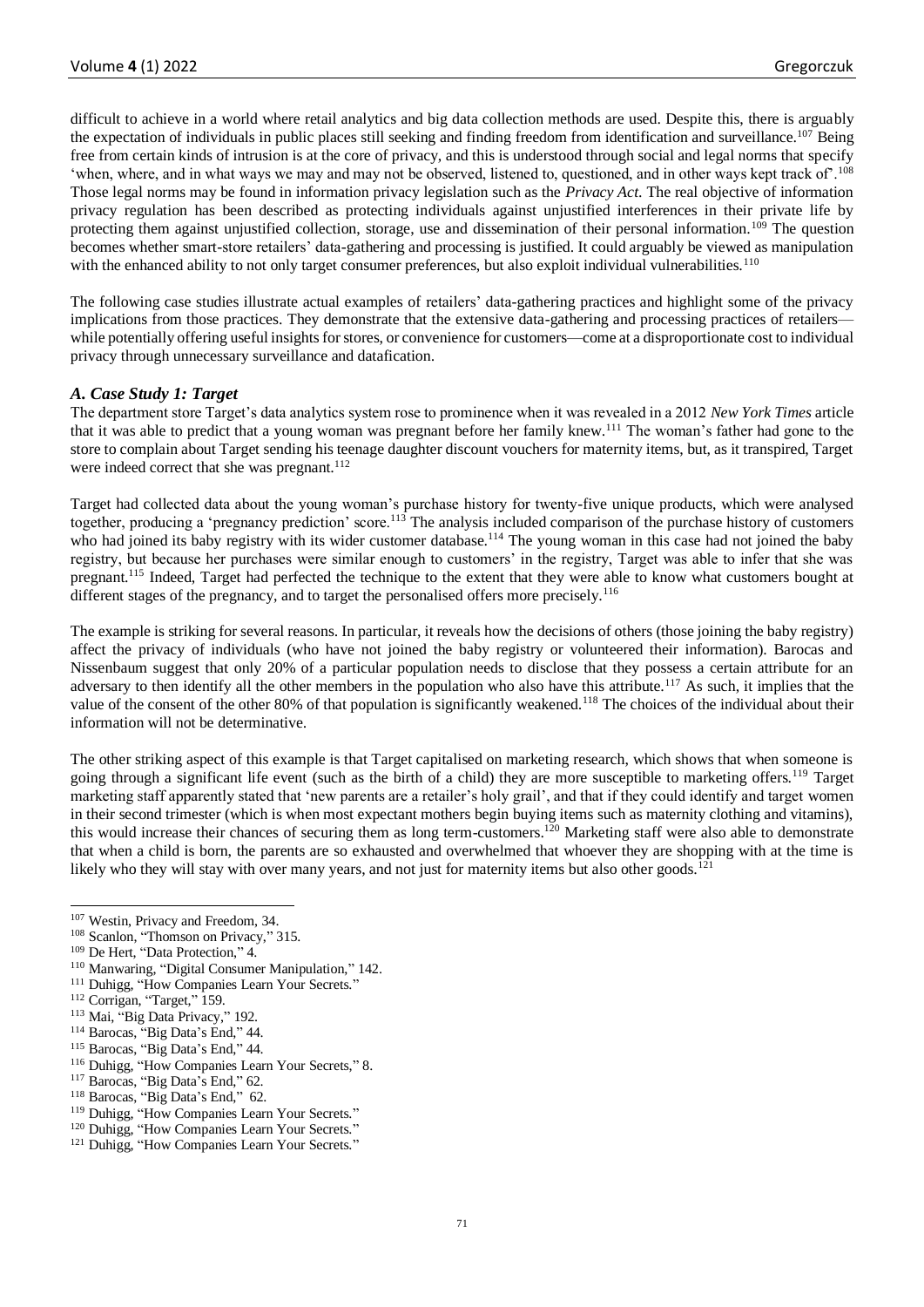Target's prediction of the young woman's pregnancy was not a random exercise but a calculated business decision. If privacy is understood as more than just protection of information but in terms of personal privacy and the desire to be let alone and to be free from unwarranted intrusion and manipulation or domination by others,<sup>122</sup> then it is particularly striking in the way the company targeted pregnant customers. One's susceptibility to change brands to Target due to exhaustion and overwhelm, and their value as long-term customers, meant their identification as pregnant customers was important to the store precisely because they were vulnerable and could be more readily manipulated. It highlights the power imbalance between retailers and individuals and how retailers can exploit this for their own ends.

While the huge volume and granularity of the data collected by retailers may increase their competitiveness and the personalised service they can offer customers, it also provides the vehicle through which surprising and intrusive inferences can be made about those customers.

## *B. Case Study 2: Cadillac Fairview*

Cadillac Fairview is a North American commercial property company. It owns at least a dozen large shopping malls in Canada where it had installed facial detection technology in its digital directories/information kiosks.

Cadillac Fairview's privacy policy did not make any mention of using facial recognition (or detection) technology.<sup>123</sup> Cadillac's practice of using facial recognition (detection) technology without gaining individual consent was the subject of a joint investigation by the Canadian federal, Alberta and British Columbia privacy commissioners ('the Privacy Commissioners').<sup>124</sup> The main focus was on the issue of whether Cadillac's use of 'anonymous video analytics' (AVA) technology in its interactive digital directories resulted in the collection, use or disclosure of personal information and, if so, whether Cadillac obtained adequate consent for the collection, use or disclosure of that information, including whether Cadillac retained the information longer than necessary. Cadillac argued that its practice in relation to the AVA software was not the collection of personal information because the stored gender and age estimates generated by the system are anonymous and could not be used, alone or in combination, with other information to identify an individual. The company is quoted as stating that its goal was to analyse the age and gender of shoppers and not to identify individuals.<sup>125</sup> This demonstrates that the emphasis on 'identifiability' means there are practices that organisations may not be recognising as the collection of personal information and requiring compliance with the *Privacy Act*.

The Commissioners found that the AVA technology: $126$ 

- (i) took temporary digital images of the faces of any individual within the field of view of the camera in the directory [and that this was] retained in computer memory briefly during processing
- (ii) used facial recognition software to convert those images into biometric numerical representations of the individual faces [which is] sensitive personal information that could be used to identify individuals based on their unique facial features
- (iii) used that information to assess age range and gender.

The Commissioners noted that while they did not find any evidence that Cadillac had used the biometric information, including any of the retained numerical representations, for identification purposes, there had been the collection and use of personal information through the AVA technology without the requisite notice or consent.<sup>127</sup> It did not matter that the captured images of individual faces were kept only for a very short time. Further, the images captured by the technology were used to generate additional personal information including numerical representations, age range and gender of individual faces, which were then collected and retained for a much longer time period.<sup>128</sup> The Privacy Commissioners reasoned as follows:

We accept that the demographic output generated by the AVA Technology, such as age and gender assessments, would not on their own, constitute personal information for the purposes of the Acts. That said, non-identifying information can be 'personal information' in context, and in this case, the demographic output was retained with other information including biometric information, location, and a timestamp. It is our view that the combination of this information raises a likelihood … that the individual could be identified. This is the case even though we found no evidence that CFCL attempted to

<sup>122</sup> Wacks, Privacy, 38.

<sup>123</sup> Cadillac Fairview, "Privacy Policy."

<sup>&</sup>lt;sup>124</sup> Office of the Privacy Commissioner of Canada, "Joint Investigation of Cadillac."

<sup>&</sup>lt;sup>125</sup> Office of the Privacy Commissioner of Canada, "Cadillac Fairview."

<sup>&</sup>lt;sup>126</sup> Office of the Privacy Commissioner of Canada, "Joint Investigation of Cadillac," para. 2.

<sup>&</sup>lt;sup>127</sup> Office of the Privacy Commissioner of Canada, "Joint Investigation of Cadillac," para. 2.

<sup>&</sup>lt;sup>128</sup> Office of the Privacy Commissioner of Canada, "Joint Investigation of Cadillac," [71].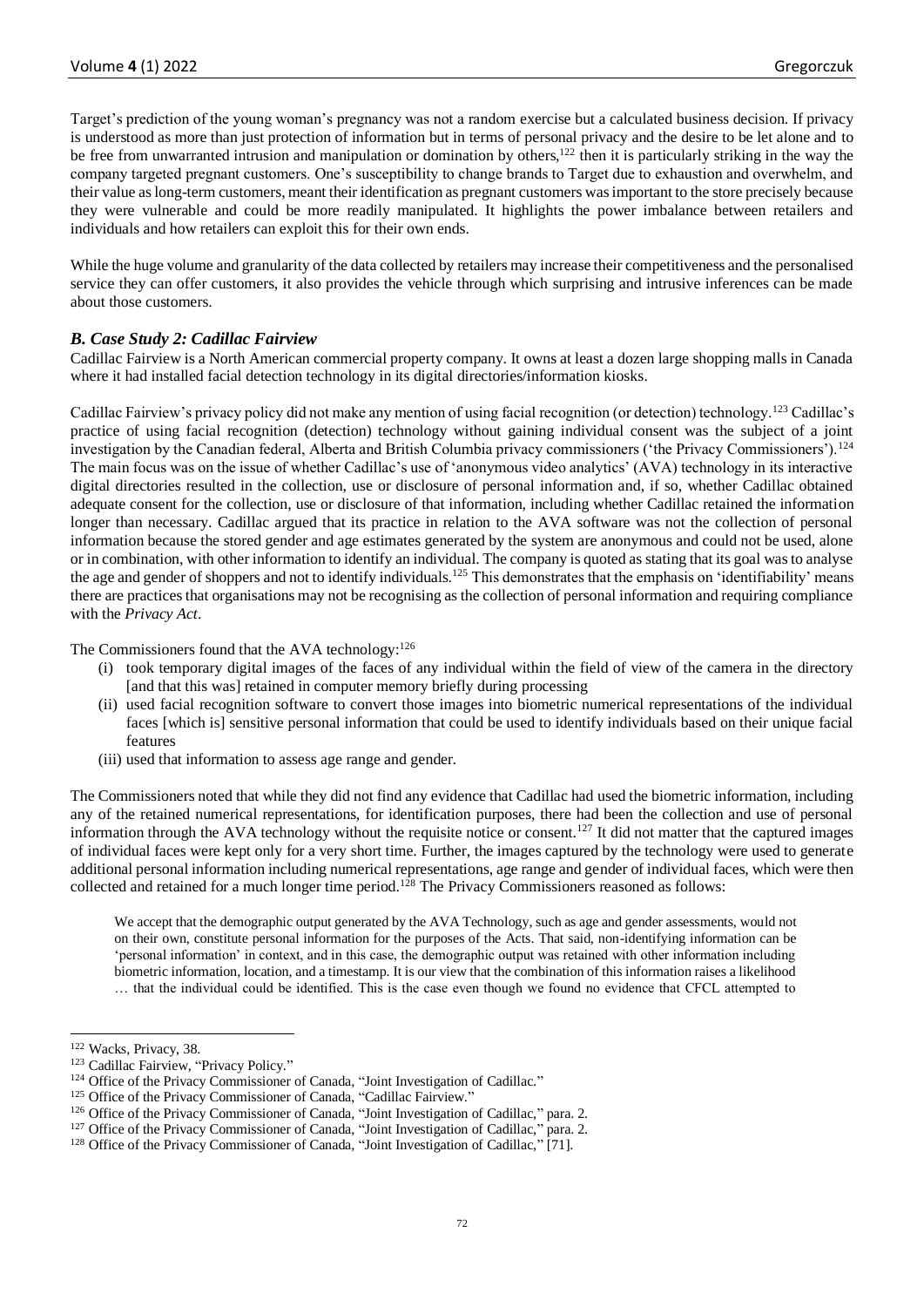identify individuals from this collected personal information. It is therefore our position that the demographic output also constitutes personal information in this context.

The ability to combine identifying information with non-identifying information is enough, then, to make information personal and subject to the protection of privacy legislation. Even if the step of identifying individuals is never taken, it is the potential to do so that means the information should be treated as personal information.

A secondary issue investigated by the Commissioners was whether Cadillac's use of mobile device geolocation technologies resulted in the collection, use or disclosure of personal information. The Commissioners found in this instance that Cadillac did not collect the location information of identifiable individuals through mobile device tracking technology. This was because there was no practical prospect of associating a hashed and randomised MAC address (device identifier) and the non-granular 'zone' geolocation information collected using Wi-Fi triangulation with a logged-in Wi-Fi account or an anonymous shopper journey. However, they noted that as a general principle, device identifiers can constitute personal information where they render a specific individual identifiable either alone or in combination with other information.<sup>129</sup> This case study demonstrates the contextual nature of the definition of personal information and how organisations will not always consider what they are doing to be subject to the *Privacy Act*.

## *C. Case Study 3: Westfield*

Westfield (now known as Scentre Group) is a large shopping centre company with shopping centres throughout Australia and New Zealand. The media has reported on Westfield's use of digital advertising billboards to capture the age, gender and mood of passing customers to tailor advertisements.<sup>130</sup> According to Westfield's privacy policy:<sup>131</sup>

audience measurement information collected passively using in centre technologies such as SmartScreen Advertising Units which utilise image processing software to aggregate data such as shopper numbers and demographics. These technologies do not identify individual shoppers, or record or retain images of individual shoppers.

Westfield refers to this information in its policy as 'other information we collect', an indication that they do not consider it 'personal information' but still pertinent enough to include in their privacy policy. The technology is not facial recognition but rather face detection, such that the collection of information is limited to age and gender rather than precise photo-matching databases to identify who customers are.<sup>132</sup> Even so, the technology would likely come as a surprise to most customers, particularly as, according to *The Guardian*, 'once the billboards have your attention they hit record, sharing your reaction with advertisers'.<sup>133</sup>

As the practice does not identify individuals or make them 'reasonably identifiable', it is unlikely to trigger the provisions of the *Privacy Act* because there is no capture of 'personal information' on a surface examination. However, there is the broader question of whether privacy is still infringed in circumstances in which an individual is not identified but is being targeted as part of a group and surveilled without their full awareness of the practice. Without a detailed explanation of how the technology works, it is possible that it is similar to the Cadillac Fairview example, in which the Canadian Privacy Commissioners found there were enough pieces of information retained by the software system to make the information personal in that context, despite Cadillac's lack of intention to identify people. If the cameras have the ability to recognise the mood of the passing individuals, then this suggests that at some stage in the process, a photo with good resolution must be taken to make that association.<sup>134</sup> This case demonstrates that privacy policies may not always make retail analytics practices entirely clear and that much depends on the company's interpretation of whether they are collecting personal information and, therefore, subject to privacy legislation.

#### *D. Case Study 4: Amazon Go*

Online retail giant Amazon has opened its own bricks-and-mortar convenience stores 'Amazon Go'. They follow a self-service model with no checkouts or cashiers. Patrons download the 'Amazon Go' app onto their device, link it to their Amazon account and scan their device as they enter the store.<sup>135</sup> The technology involves an array of cameras on the ceiling and on the shelves,

<sup>&</sup>lt;sup>129</sup> Office of the Privacy Commissioner of Canada, "Joint Investigation of Cadillac," [144].

<sup>130</sup> Gillespie, "Are You Being Scanned?"

<sup>&</sup>lt;sup>131</sup> Westfield, "Privacy Policy."

<sup>&</sup>lt;sup>132</sup> Gillespie, "Are You Being Scanned?"

<sup>133</sup> Gillespie, "Are You Being Scanned?" para. 3.

<sup>&</sup>lt;sup>134</sup> See generally on soft biometrics Denman, "Identifying Customer Behaviour," 202.

<sup>135</sup> Polacco, "The Amazon Go Concept," 79.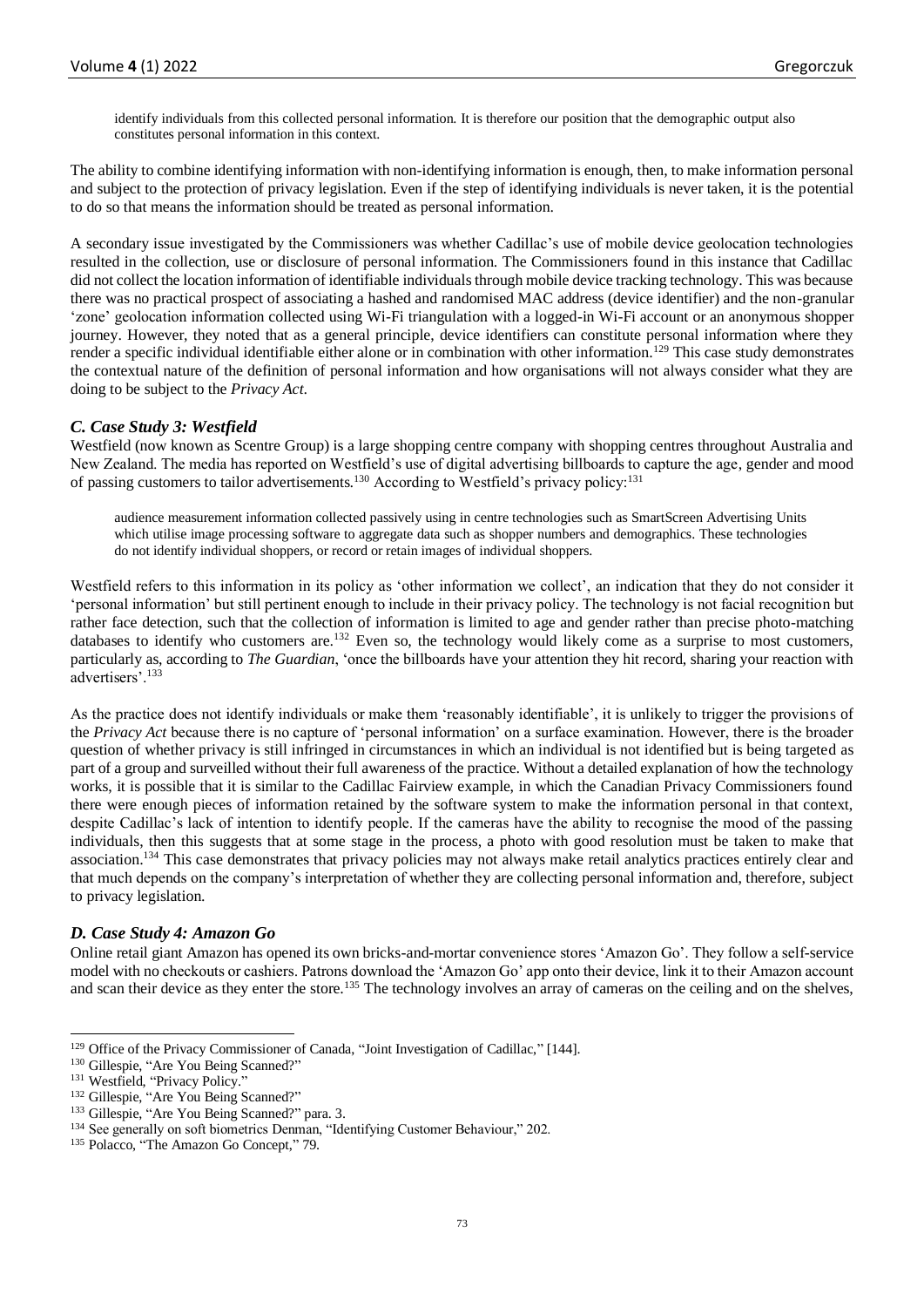and sensors that detect which products are picked up from (or returned back to) the shelves<sup>136</sup> and adjust the customer's bill accordingly.<sup>137</sup>

The primary appeal for consumers seems to be the absence of queues to pay for goods, with an apparently seamless and fast shopping experience. However, the volume of data collected in the process, together with the privacy risks that this brings, is the trade-off.<sup>138</sup> Amazon Go has automated much of the purchase, checkout and payment steps associated with buying food.<sup>139</sup> The technology in combination is known as 'Just Walk Out Technology' and is responsible for keeping track of items taken from, and in some cases returned to, the store's shelves, and keeps track of the customer's virtual cart.<sup>140</sup> 'Just Walk Out' is comprised of:<sup>141</sup>

- an app using location-based services
- QR code IDs
- integrated payment
- image recognition
- multiple sensor technology
- artificial intelligence
- machine learning
- similarity to web shopping through just one click.

However, the extent of the privacy impact is more readily understandable with Miles's description of the technology:

Amazon's convenience stores rely heavily on location technology to track consumers' movements inside buildings. Cameras analyze shopping behaviors, strategically placed microphones listen to conversations, and information about consumers' shopping habits is stored in a central database that Amazon can reference for future operational and strategic planning.<sup>142</sup>

This case study demonstrates the convenience offered by a 'just walk-out' smart-store is only possible through extensive datagathering across several channels. If this style of store were rolled out more widely, then it seems that extensive surveillance would indeed be normalised and privacy concerns intensified. Customer convenience is unlikely to justify the reach of such surveillance infrastructure.

# *E. Case Study 5: 7-Eleven*

Convenience store 7-Eleven has approximately 700 stores across Australia. Its practice of collecting customer facial images upon completing a customer survey was assessed by the Australian Office of the Information Commissioner (OAIC) in 2021.<sup>143</sup> Across mid-2020–2021, 7-Eleven administered a survey about customers' in-store experience via a tablet device. Each tablet included a camera that took facial images of the customer as they completed the survey. Facial images were stored on the tablet for about twenty seconds before being uploaded to a cloud-hosted service and deleted from the tablet. 7-Eleven's service provider processed the facial images by converting each facial image to an encrypted algorithmic representation of the face (faceprint), and then assessed and recorded inferred information about the customer's approximate age and gender. The faceprint was then sent to another piece of software along with all other faceprints generated by responses entered on the same tablet for the last twenty hours. This software searched for faceprints that were similar; if there was a high probability match, then this was flagged in the results. The objective was to identify responses that were not genuine and exclude them from the results. By March 2021, approximately 1.6 million survey responses had been registered.<sup>144</sup>

First, the Commissioner found that this was a collection of sensitive biometric information. She then held that risks associated with the collection of such information were not proportional to the function of understanding and improving customers' in-

<sup>136</sup> Browne, "Amazon Go Grocery."

<sup>&</sup>lt;sup>137</sup> "Amazon Go Transforms Checkout."

<sup>138</sup> Miles, "Cashierless Stores."

<sup>139</sup> Ives, "Amazon Go?" 2.

<sup>140</sup> Polacco, "The Amazon Go Concept," 82.

<sup>&</sup>lt;sup>141</sup> Ives, "Amazon Go?" 2.

<sup>142</sup> Miles, "Cashierless Stores," para. 3.

<sup>143</sup> *Commissioner Initiated Investigation into 7-Eleven Stores (Privacy) (Corrigendum dated 12 October 2021) [2021] AICmr 50 (29 September 2021)*.

<sup>144</sup> *Commissioner Initiated Investigation into 7-Eleven Stores (Privacy) (Corrigendum dated 12 October 2021) [2021] AICmr 50 (29 September 2021)* [6].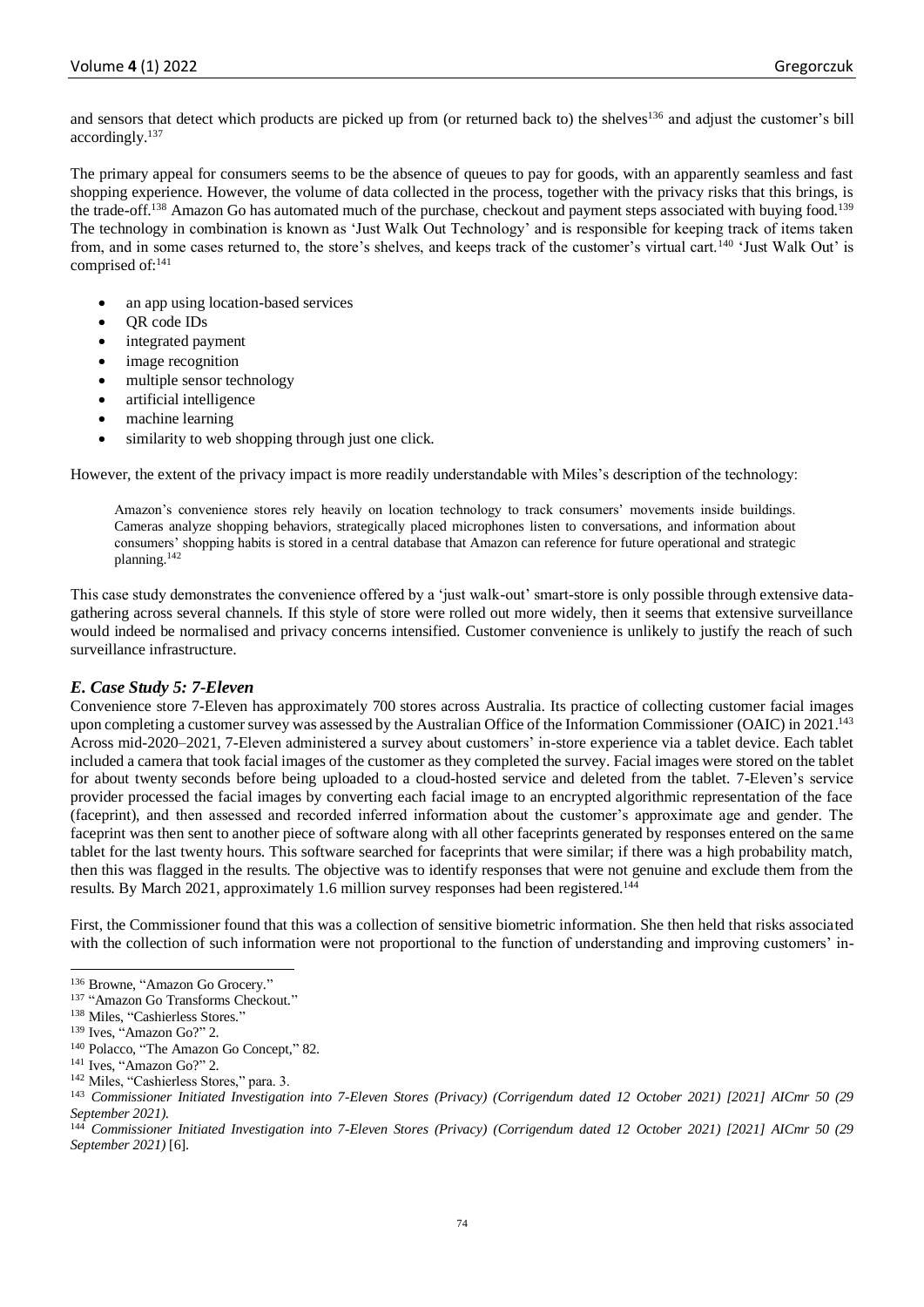store experience.<sup>145</sup> In particular, there were other ways in which the retailer could have identified potentially non-genuine responses and collected demographic information, which would have had a lesser privacy impact on individuals.<sup>146</sup> The OAIC was not satisfied that the large-scale collection of customers' facial images (sensitive biometric information) through 7-Eleven's feedback survey was 'reasonably appropriate and adapted' to understanding and improving customers' in-store experience.<sup>147</sup> The benefit to 7-Eleven 'was disproportionate to, and failed to justify, the potential harms associated with the collection and handling of sensitive biometric information'.<sup>148</sup> The Commissioner noted that biometric information is of particular sensitivity due to the risk of adversity to individuals where the information is misused or compromised, and that it cannot be reissued or cancelled like other forms of compromised information.<sup>149</sup> She found that this was in violation of APP 3.3, as the collection was not 'reasonably necessary' for 7-Eleven's functions.<sup>150</sup> Further, there was no evidence that individuals expressly consented to the collection of their facial images or faceprints.<sup>151</sup>

The case shows the OAIC using proportionality as a mechanism for assessing the necessity and legitimacy of a retailer's practice when assessing it against APP requirements for the collection of personal information. It is an example of a retailer's datagathering practices being disproportionate in its effects on privacy when compared to the benefit it is aiming to pursue. Further, it demonstrates how retailers do not necessarily regard what they are doing as the collection of personal information. 7-Eleven had submitted that the facial images and faceprints were not personal information 'because they are not used to identify, monitor or track any individual'. The Commissioner did not accept this. The *Privacy Act*'s definition of personal information does not make any reference to the intentions of an organisation about what it is going to do with the information; the facial images here could identify individuals even if this was not what 7-Eleven intended to do with them.

#### **V. Conclusion**

These considerations highlight that the processes of data collection, storage and analysis that pervade the construct of the 'smart-store' lead to the creation of a sophisticated surveillance apparatus that is designed to monitor all aspects of customer behaviour and store use. The combination of technologies and the lack of transparency of collection practices is what distinguish retail analytics from traditional paper-based and in-person collection techniques. As argued, a key concern that arises from the use of retail analytics is that the implementation of the technology and retailers' legitimate commercial objectives come at a disproportionate cost to privacy, with often less intrusive measures being available. In particular, the case studies demonstrate how these practices entrench surveillance and datafication to such an extent that there is an erosion of privacy. The case studies also show the capacity of those technologies and how the average individual is largely unaware of the level of individual tracking that is taking place. Most individuals would be surprised to know that a retailer could deduce their pregnancy just from their shopping history, or that their image was taken and assessed biometrically when passing a digital screen at a shopping centre, or filling in a customer satisfaction survey. This article has argued that the smart-stores' intent of enhanced 'individualised relevance' is ultimately a privacy problem with its emphasis on datafication and the normalisation of surveillance through hyper-individualised targeting, tracking and monitoring. This overreach by retailers may be tempered by a better understanding of the value and importance of privacy in any decision-making about the implementation of particular retail analytic technologies.

#### **Acknowledgement**

I would like to thank Dr Andrew Fell and Associate Professor Mark Burdon for their input into this article. The views expressed in the article are my own and do not represent those of Queensland Health.

<sup>145</sup> *Commissioner Initiated Investigation into 7-Eleven Stores (Privacy) (Corrigendum dated 12 October 2021) [2021] AICmr 50 (29 September 2021)* [103].

<sup>146</sup> *Commissioner Initiated Investigation into 7-Eleven Stores (Privacy) (Corrigendum dated 12 October 2021) [2021] AICmr 50 (29 September 2021)* [103].

<sup>147</sup> *Commissioner Initiated Investigation into 7-Eleven Stores (Privacy) (Corrigendum dated 12 October 2021) [2021] AICmr 50 (29 September 2021)* [105].

<sup>148</sup> *Commissioner Initiated Investigation into 7-Eleven Stores (Privacy) (Corrigendum dated 12 October 2021) [2021] AICmr 50 (29 September 2021)* [105].

<sup>149</sup> *Commissioner Initiated Investigation into 7-Eleven Stores (Privacy) (Corrigendum dated 12 October 2021) [2021] AICmr 50 (29 September 2021)* [103].

<sup>150</sup> *Commissioner Initiated Investigation into 7-Eleven Stores (Privacy) (Corrigendum dated 12 October 2021) [2021] AICmr 50 (29 September 2021)* [107].

<sup>151</sup> *Commissioner Initiated Investigation into 7-Eleven Stores (Privacy) (Corrigendum dated 12 October 2021) [2021] AICmr 50 (29 September 2021)* [86].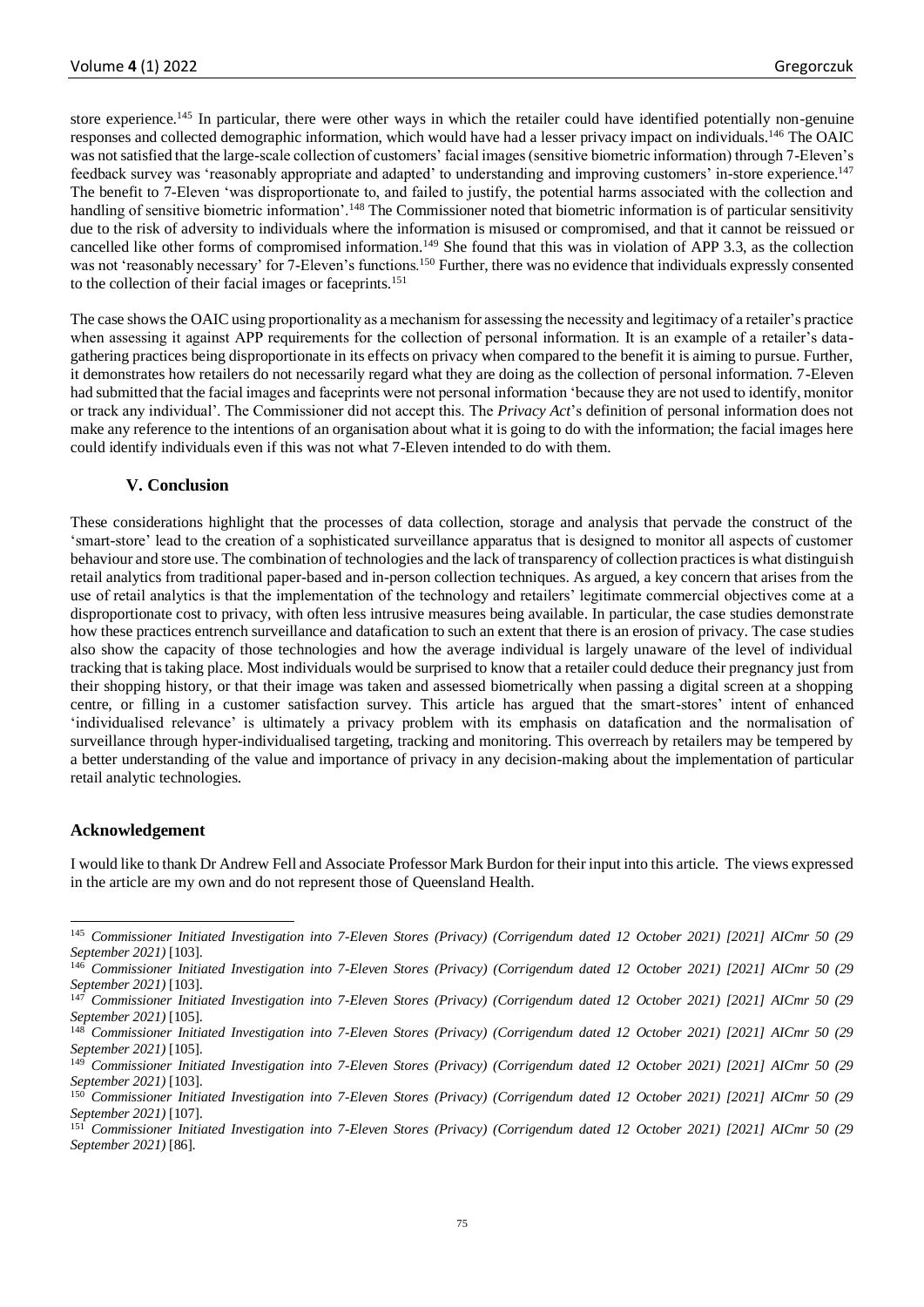#### **Bibliography**

- "Amazon Go Transforms Checkout." *Mass Market Retailers*, 19 December 2016. <https://www.massmarketretailers.com/amazon-go-transforms-checkout/>
- Attorney-General's Department. *Privacy Act Review Discussion Paper* (Australian Government, October 2021). [https://consultations.ag.gov.au/rights-and-protections/privacy-act-review-discussion-paper/user\\_uploads/privacy-act](https://consultations.ag.gov.au/rights-and-protections/privacy-act-review-discussion-paper/user_uploads/privacy-act-review-discussion-paper.pdf)[review-discussion-paper.pdf](https://consultations.ag.gov.au/rights-and-protections/privacy-act-review-discussion-paper/user_uploads/privacy-act-review-discussion-paper.pdf)
- Barocas, Solon and Helen Nissenbaum. "Big Data's End Run Around Anonymity and Consent." In *Privacy, Big Data, and the Public Good: Frameworks for Engagement*, edited by Julia Lane, Victoria Stodden, Stefan Bender and Helen Nissenbaum, 44–75. New York: Cambridge University Press, 2014.
- Blumberg, Andrew J. and Peter Eckersley. *On Locational Privacy, and How to Avoid Losing It Forever* (Electronic Frontier Foundation, August 2009).<https://www.eff.org/files/eff-locational-privacy.pdf>
- Bradlow, Eric T., Manish Gangwar, Praveen Kopalle and Sudhir Voleti. "The Role of Big Data and Predictive Analytics in Retailing." *Journal of Retailing* 93, no 1 (2017): 79–95[. https://doi.org/10.1016/j.jretai.2016.12.004](https://doi.org/10.1016/j.jretai.2016.12.004)
- Browne, Michael. "Amazon Go Grocery Expands Checkout-Free Shopping to Supermarket Concept." *Supermarket News*, 25 February 2020. [https://www.supermarketnews.com/retail-financial/amazon-go-grocery-expands-checkout-free-shopping](https://www.supermarketnews.com/retail-financial/amazon-go-grocery-expands-checkout-free-shopping-supermarket-concept)[supermarket-concept](https://www.supermarketnews.com/retail-financial/amazon-go-grocery-expands-checkout-free-shopping-supermarket-concept)
- Bullard, Brittany. *Style and Statistics: The Art of Retail Analytics*. Edited by Stacey Hamilton. Hoboken: Wiley, 2017.
- Burdon, Mark and Alissa McKillop. "The Google Street View Wi-Fi Scandal and Its Repercussions for Privacy Regulation." *Monash University Law Review* 39, no 3 (2013): 702–738.
- Cadillac Fairview. "Our Privacy Policy." Privacy Policy. Last modified 5 May 2021. [https://www.cadillacfairview.com/en\\_CA/privacy.html#coverage3](https://www.cadillacfairview.com/en_CA/privacy.html#coverage3)
- Cazzato, Dario, Marco Leo, Paolo Spagnolo and Cosimo Distante. "Pervasive Retail Strategy Using a Low-Cost, Free Gaze Estimation System." In *Video Analytics for Audience Measurement*, edited by Cosimo Distante, Sebastiano Battiato and Andrea Cavallaro, 23–39. Cham: Springer, 2014.
- Cheung, Anne. "Location Privacy: The Challenges of Mobile Service Devices." *Computer Law & Security Review* 30, no 1 (2014): 41–54[. https://doi.org/10.1016/j.clsr.2013.11.005](https://doi.org/10.1016/j.clsr.2013.11.005)
- ComQi. "Programming Your Store: Making the Most of In-Store Digital Technologies." *Journal of Retail Analytics*, no 1 (2015): 29.
- Corrigan, Hope B., Georgiana Craciun and Allison M. Powell. "How Does Target Know So Much about Its Customers? Utilizing Customer Analytics to Make Marketing Decisions." *Marketing Education Review* 24, no 2 (2014): 159–166. <https://doi.org/10.2753/MER1052-8008240206>
- Cox, Emmett. *Retail Analytics: The Secret Weapon*. Hoboken: Wiley, 2012.
- Das, Subrata. *Computational Business Analytics*. Boca Raton: CRC Press, 2014.
- De Hert, Paul and S. Gutwirth. "Data Protection in the Case Law of Strasbourg and Luxemburg: Constitutionalisation in Action." In *Reinventing Data Protection?* edited by Serge Gutwirth, Yves Poullet, Paul De Hert, Cécile de Terwangne and Sjaak Nouwt, 3–44. Dordrecht: Springer, 2009.
- Denman, Simon, Alina Bialkowski, Clinton Fookes and Sridha Sridharan. "Identifying Customer Behaviour and Dwell Time Using Soft Biometrics." In *Video Analytics for Business Intelligence*, edited by Caifeng Shan, Shao-gang Gong, Tao Xiang and Fatih Porikli, 199–238. 1st ed. Berlin: Springer-Verlag, 2012.
- Duhigg, Charles. "How Companies Learn Your Secrets." *New York Times*, 16 February 2012. <http://www.nytimes.com/2012/02/19/magazine/shopping-habits.html>
- Educause. "What Is Analytics?" Last updated 18 July 2012. [https://www.youtube.com/watch?v=Gm-HbTvKw\\_0](https://www.youtube.com/watch?v=Gm-HbTvKw_0)
- Edwards, Charlotte. "Smile for the Camera: Creepy Billboards Are Tracking British Shoppers with Built-in Cameras That Target Ads Based on Your Mood." *The Sun*, 29 April 2019. [https://www.thesun.co.uk/tech/8960640/creepy-billboards](https://www.thesun.co.uk/tech/8960640/creepy-billboards-track-with-cameras/)[track-with-cameras/](https://www.thesun.co.uk/tech/8960640/creepy-billboards-track-with-cameras/)
- EKN. *State of the Industry Research Series: The Future of Retail Analytics* (EKN, 2013). [https://www.sas.com/content/dam/SAS/en\\_us/doc/research2/ekn-report-future-retail-analytics-106717.pdf](https://www.sas.com/content/dam/SAS/en_us/doc/research2/ekn-report-future-retail-analytics-106717.pdf)
- Farinella, Giovanni, Giuseppe Farioli, Sebastiano Battiato, Salvo Leoniardi and Giovanni Gallo, 'Face Re-Identification for Digital Signage Applications' in *Video Analytics for Audience Measurement*, edited by Cosimo Distante, Sebastiano Battiato, Andrea Cavallaro, Springer 2014.
- Farshidi, Ava. "The New Retail Experience and Its Unaddressed Privacy Concerns: How RFID and Mobile Location Analytics Are Collecting Customer Information." *Journal of Law, Technology and the Internet* 7, no 1 (2016): 15–38.
- Gassen, Marius and Hervais S. Fhom. "Towards Privacy-Preserving Mobile Location Analytics." EDBT/ICDT 2016 Joint Conference, Bordeaux, France, 15 March 2016.
- Gilley, Stephanie. *Mobile Device Tracking* (Federal Trade Commission, February 2014). [https://www.ftc.gov/system/files/documents/public\\_events/182251/140219mobiledevicetranscript.pdf](https://www.ftc.gov/system/files/documents/public_events/182251/140219mobiledevicetranscript.pdf)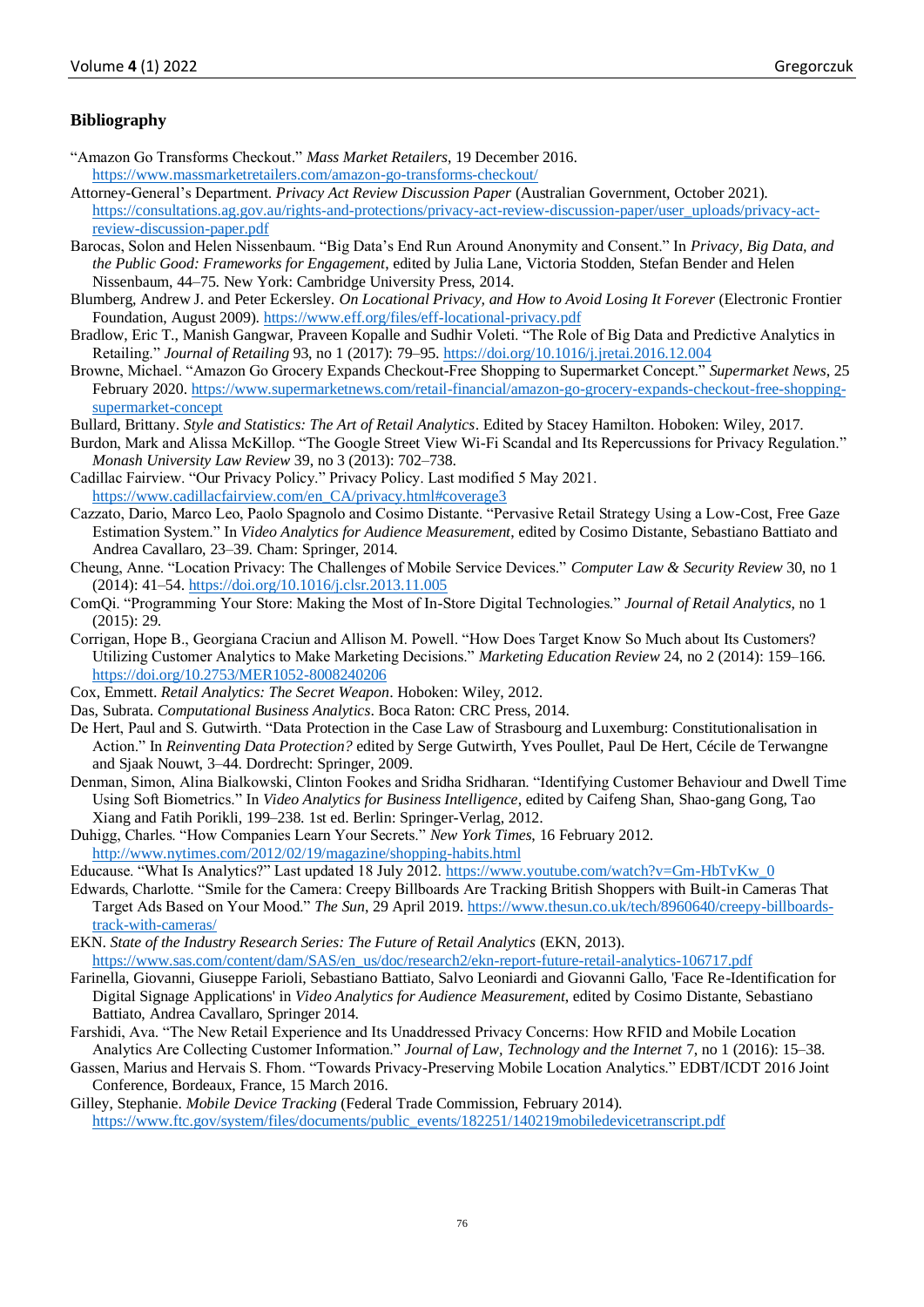- Gillespie, Eden. "Are You Being Scanned? How Facial Recognition Technology Follows You, Even as You Shop." *The Guardian*, 24 February 2019[. https://www.theguardian.com/technology/2019/feb/24/are-you-being-scanned-how-facial](https://www.theguardian.com/technology/2019/feb/24/are-you-being-scanned-how-facial-recognition-technology-follows-you-even-as-you-shop)[recognition-technology-follows-you-even-as-you-shop](https://www.theguardian.com/technology/2019/feb/24/are-you-being-scanned-how-facial-recognition-technology-follows-you-even-as-you-shop)
- Hildebrandt, Mireille. "Who Is Profiling Who? Invisible Visibility." In *Reinventing Data Protection?* edited by Serge Gutwirth, Yves Poullet, Paul De Hert, Cécile de Terwangne and Sjaak Nouwt, 239–252. Dordrecht: Springer, 2009.
- Huang, Jiajin, Ning Zhong and Yiyu Yao. "A Unified Framework of Targeted Marketing Using Customer Preferences." *Computational Intelligence* 30, no 3 (2014): 451–474.
- Hyunwoo, Hwangbo, Kim Yang Sok and Cha Kyung Jin. "Use of the Smart Store for Persuasive Marketing and Immersive Customer Experiences: A Case Study of Korean Apparel Enterprise." *Mobile Information Systems* 2017 (2017). <https://doi.org/10.1155/2017/4738340>
- Information Commissioner's Office. *Wi-Fi Location Analytics* (ICO, February 2016)[. https://ico.org.uk/media/for](https://ico.org.uk/media/for-organisations/documents/1560691/wi-fi-location-analytics-guidance.pdf)[organisations/documents/1560691/wi-fi-location-analytics-guidance.pdf](https://ico.org.uk/media/for-organisations/documents/1560691/wi-fi-location-analytics-guidance.pdf)
- Inman, Jeffrey and Hristina Nikolova. "Shopper-Facing Retail Technology: A Retailer Adoption Decision Framework Incorporating Shopper Attitudes and Privacy Concerns." *Journal of Retailing* 93, no 1 (2017): 7–28. <https://doi.org/10.1016/j.jretai.2016.12.006>
- Ives, Blake, Kathy Cossick and Dennis Adams. "Amazon Go: Disrupting Retail?" *Journal of Information Technology Teaching Cases* 9, no 1 (2019): 2–12[. https://doi.org/10.1177/2043886918819092](https://doi.org/10.1177/2043886918819092)
- Kang, Jerry. "Information Privacy in Cyberspace Transactions." *Stanford Law Review* 50, no 4 (1998): 1193–1294. <https://doi.org/10.2307/1229286>
- Karyda, Maria, Stefanos Gritzalis, Jong Hyuk Park and Spyros Kokolakis. "Privacy and Fair Information Practices in Ubiquitous Environments." *Internet Research* 19, no 2 (2009): 194–208.<https://doi.org/10.1108/10662240910952346>
- King, Nancy J. and Pernille Wegener Jessen. "Profiling the Mobile Customer: Privacy Concerns When Behavioural Advertisers Target Mobile Phones, Part I." *Computer Law & Security Review* 26, no 5 (2010): 455–478. <https://doi.org/10.1016/j.clsr.2010.07.001>
- LeClaire, Jennifer, Danielle Dahlstrom and Vivian Braun. *Business Analytics in Retail for Dummies*. 2nd IBM limited ed. Hoboken: Wiley, 2014.
- Lindsay, David. "An Exploration of the Conceptual Basis of Privacy and the Implications for the Future of Australian Privacy Law." *Melbourne University Law Review* 29, no 1 (2005): 131–178. <http://www5.austlii.edu.au/au/journals/MelbULawRw/2005/4.html>
- Little, Jonathon and Alexander Brown. "Someone to Watch over You." *Computer Law & Security Review* 22, no 2 (2006): 169–171[. https://doi.org/10.1016/j.clsr.2006.01.001](https://doi.org/10.1016/j.clsr.2006.01.001)
- Mai, Jens-Erik. "Big Data Privacy: The Datafication of Personal Information." *The Information Society* 32, no 3 (2016): 192– 199[. https://doi.org/10.1080/01972243.2016.1153010](https://doi.org/10.1080/01972243.2016.1153010)
- Manwaring, Kayleen. "Will Emerging Information Technologies Outpace Consumer Protection Law? The Case of Digital Consumer Manipulation." *Competition & Consumer Law Journal* 26, no 2 (2018): 141–181.
- Max, Ronny. "A Brief History of Location Analytics." *LinkedIn*, 15 July 2016. [https://www.linkedin.com/pulse/brief-history](https://www.linkedin.com/pulse/brief-history-location-analytics-ronny-max/)[location-analytics-ronny-max/](https://www.linkedin.com/pulse/brief-history-location-analytics-ronny-max/)
	- ———. "Nineteen Technologies of People Tracking." Last updated 2021[. http://www.behavioranalyticsretail.com/7](http://www.behavioranalyticsretail.com/7-technologies-to-track-people/) [technologies-to-track-people/](http://www.behavioranalyticsretail.com/7-technologies-to-track-people/)
- Mayer-Schönberger, Viktor and Kenneth Cukier. *Big Data: A Revolution That Will Transform How We Live, Work, and Think*. Boston: Mariner Books, 2014.
- Mejias, Ulises A. and Nick Couldry. "Datafication." *Internet Policy Review* 8, no 4 (2019): 1–10. <https://doi.org/10.14763/2019.4.1428>
- Michael, Katina and Roger Clarke. "Location and Tracking of Mobile Devices: Überveillance Stalks the Streets." *Computer Law & Security Review* 29, no 3 (2013): 216–228.<http://doi.org/10.1016/j.clsr.2013.03.004>
- Miles, Stephanie. "Do Cashierless Stores Present a Privacy Risk to Consumers?" *Street Fight*, 30 January 2020. <https://streetfightmag.com/2020/01/30/do-cashierless-stores-present-a-privacy-risk-to-consumers/#.X863a7NS-70>
- Milesi, Katherine, David White, Jean-Baptiste Vincent and Damien Ballesty. *Navigating the New Digital Divide: Digital Influence in Australian Retail 2015* (Deloitte Digital, 2015). [https://www2.deloitte.com/content/dam/Deloitte/au/Documents/technology/deloitte-au-technology-digital-divide-](https://www2.deloitte.com/content/dam/Deloitte/au/Documents/technology/deloitte-au-technology-digital-divide-140715.pdf)
- [140715.pdf](https://www2.deloitte.com/content/dam/Deloitte/au/Documents/technology/deloitte-au-technology-digital-divide-140715.pdf) Mogg, Trevor. "It's No Dummy: Camera-Equipped Mannequins Being Used by Stores to Help Boost Sales." *Digital Trends*, 20 November 2012. [http://www.digitaltrends.com/cool-tech/its-no-dummy-camera-equipped-mannequins-being-used-by](http://www.digitaltrends.com/cool-tech/its-no-dummy-camera-equipped-mannequins-being-used-by-stores-to-help-boost-sales/)[stores-to-help-boost-sales/](http://www.digitaltrends.com/cool-tech/its-no-dummy-camera-equipped-mannequins-being-used-by-stores-to-help-boost-sales/)
- Mohanty, Soumendra, Madhu Jagadeesh and Harsha Srivatsa. *Big Data Imperatives: Enterprise Big Data Warehouse, BI Implementations and Analytics*. 1st ed. Berkeley: Apress, 2013.
- Office of the Privacy Commissioner of Canada. "Cadillac Fairview Collected 5 Million Shoppers' Images." News release. 29 October 2020. [https://www.priv.gc.ca/en/opc-news/news-and-announcements/2020/nr-c\\_201029/](https://www.priv.gc.ca/en/opc-news/news-and-announcements/2020/nr-c_201029/)